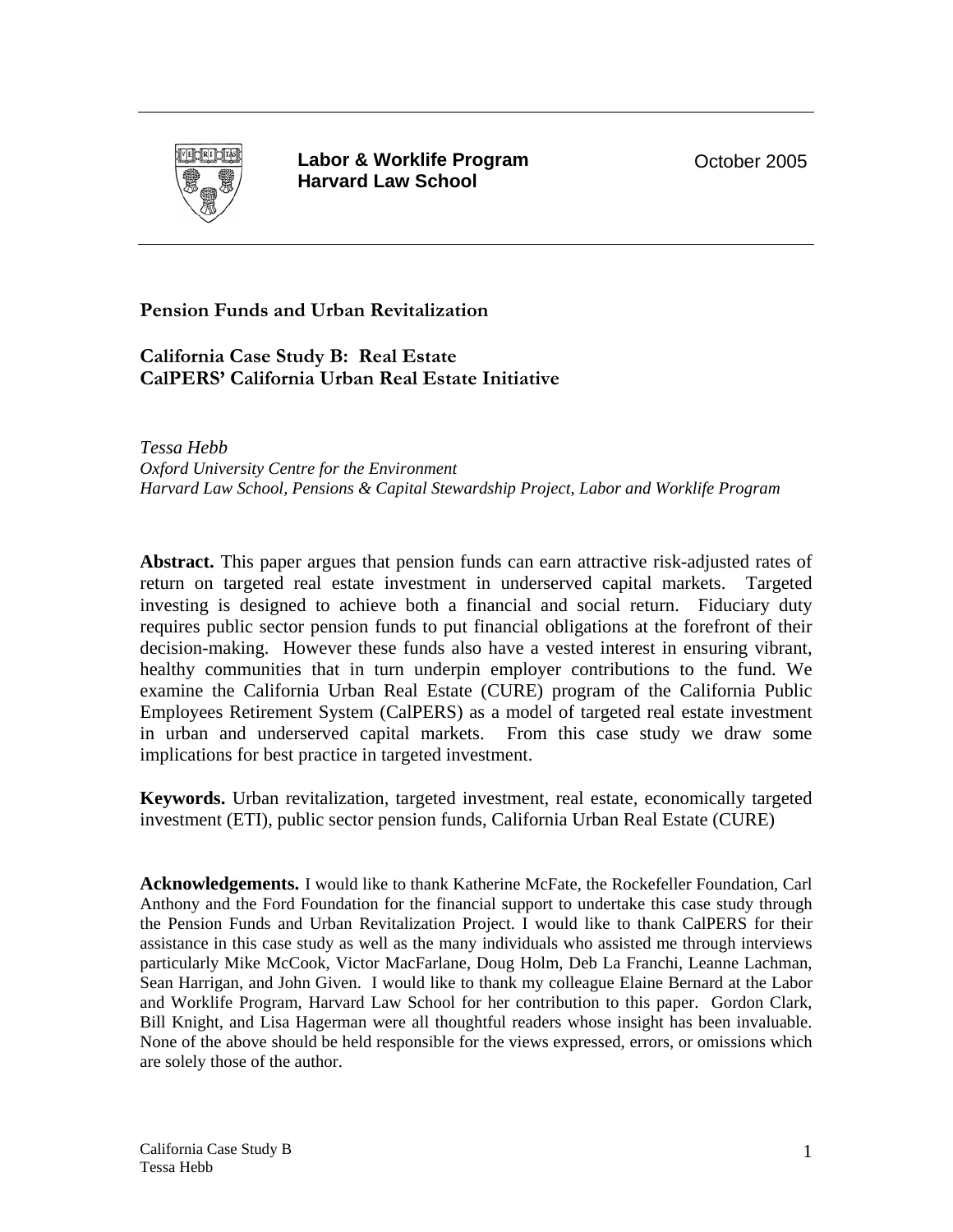

# **Executive Summary**

Using the California Public Employees Retirement System (CalPERS) California Urban Real Estate Program we draw implications for best practice in market-based real estate investment in urban revitalization by public sector pension funds.

## **Engaging in targeted investment**

- Targeted investment often requires a board level champion to build support both with the board and consultants to consider targeted investing.
- Once the board agrees to 'take a look' at targeted investment, pension fund internal staff are often asked to commission an expert study of these investment opportunities. Generally staff chooses a known outside expert.
- The targeted investment external study can take as much as a year to complete. During this time both staff and board comfort levels are raised.
- Based on the outside expert report, the board will choose the asset class and level of investment most appropriate for targeted investment given their current asset allocation and diversification targets.
- Often staff will be asked to issue an RFP for external real estate general partners. Board and staff will look for top quartile performers, with a track record of successful targeted investments.
- General partners will co-invest at a significant level with the pension fund and will have considerable assets under management.
- Co-mingled, pooled funds will be attractive to first time investors in targeted investment.

#### **Best practice in targeted investment**

- Pension funds provide additional investment once urban revitalization has already begun to take place. Pension funds are not risk takers and severely blighted urban areas will require government, non-profit organizations and entrepreneurial real estate developers to initiate urban revitalization.
- Success is measured in terms of risk-adjusted rates of return.
- Geographic rather than social targeting.
- Social goals are best achieved by partnering with a local non-profit organization whose purpose is to achieve social outcomes.
- Boards set broad geographic targets for targeted investment programs.
- Boards pick top-quartile investment vehicles and stay out of investment selection.
- Sensitivity to emerging trends provides early mover advantage in rapidly shifting markets.
- Track records and relationships remain key to fund manager selection. As with all asset classes, top quartile investment vehicles are always in demand.
- Commingled, pooled funds with reciprocal targeting capability provide good opportunities to diversify targeted investment and reduce risk.
- Responsible contractor policies allow the pension fund to require all contractors to engage in fair labor practices.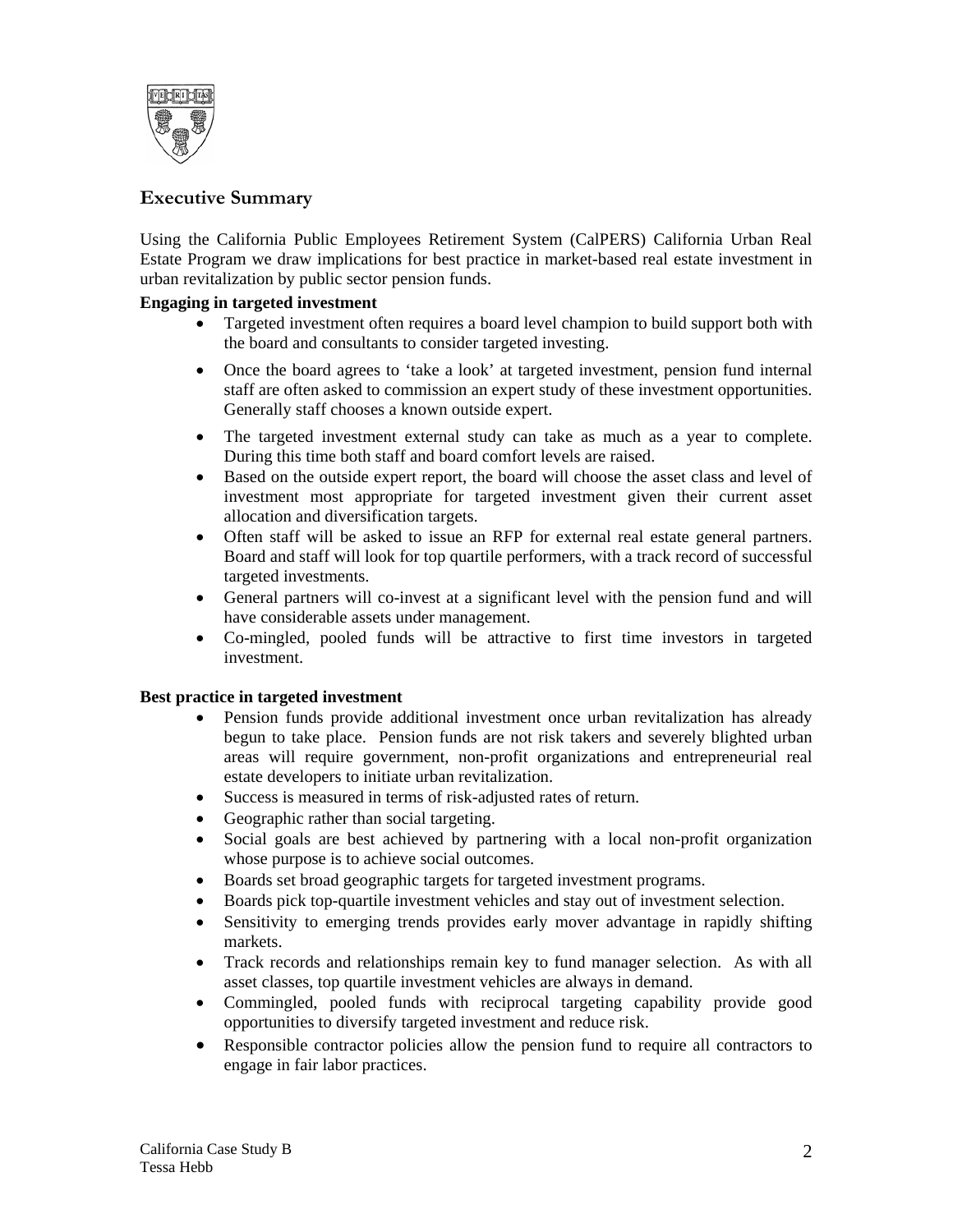# **Table of Contents**

| $\mathbf{1}$   | <b>Introduction</b>                                                         |         |  |  |  |  |
|----------------|-----------------------------------------------------------------------------|---------|--|--|--|--|
|                | 2 Urban revitalization through real estate investment                       | 5       |  |  |  |  |
| 3              | <b>CalPERS' CURE Initiative</b>                                             | 7       |  |  |  |  |
|                | Overview of CalPERS' Real Estate Portfolio<br>3.1<br>CURE Initiative<br>3.2 | 7<br>10 |  |  |  |  |
| $\overline{4}$ | California Urban Investment Partners (CUIP)                                 | 20      |  |  |  |  |
| 5              | <b>CURE Best Practice Implications</b>                                      | 24      |  |  |  |  |
| 6              | <b>Conclusion</b>                                                           | 26      |  |  |  |  |
| 7              | <b>References</b>                                                           | 29      |  |  |  |  |

# **List of Tables**

| Table 3-1 Performance                                                                       | 14              |
|---------------------------------------------------------------------------------------------|-----------------|
| Table 3-2 CURE Investment Partners                                                          | 15              |
| Table 3-3 Performance                                                                       | 18              |
| Table 4-1 South Central LA Purchasing Power                                                 | 22 <sub>1</sub> |
| Table 4-2 South Central LA Minority Population Measured Against Retail Opportunities (1995) |                 |
|                                                                                             | 22.             |
| Table 4-3 Ancillary Benefits of CUIP Investments                                            | 23              |

# **List of Figures**

| Figure 3-1 Real estate Portfolio Allocations/Commitments | 8.  |
|----------------------------------------------------------|-----|
| Figure 3-2 Total Real Estate Portfolio                   | 9.  |
| Figure 3-3 CURE Portfolio Diversification                |     |
| Figure 3-4 CURE Invested and Allocated Capital           | 16. |
| Figure 3-5 CURE Current Investment Stages                |     |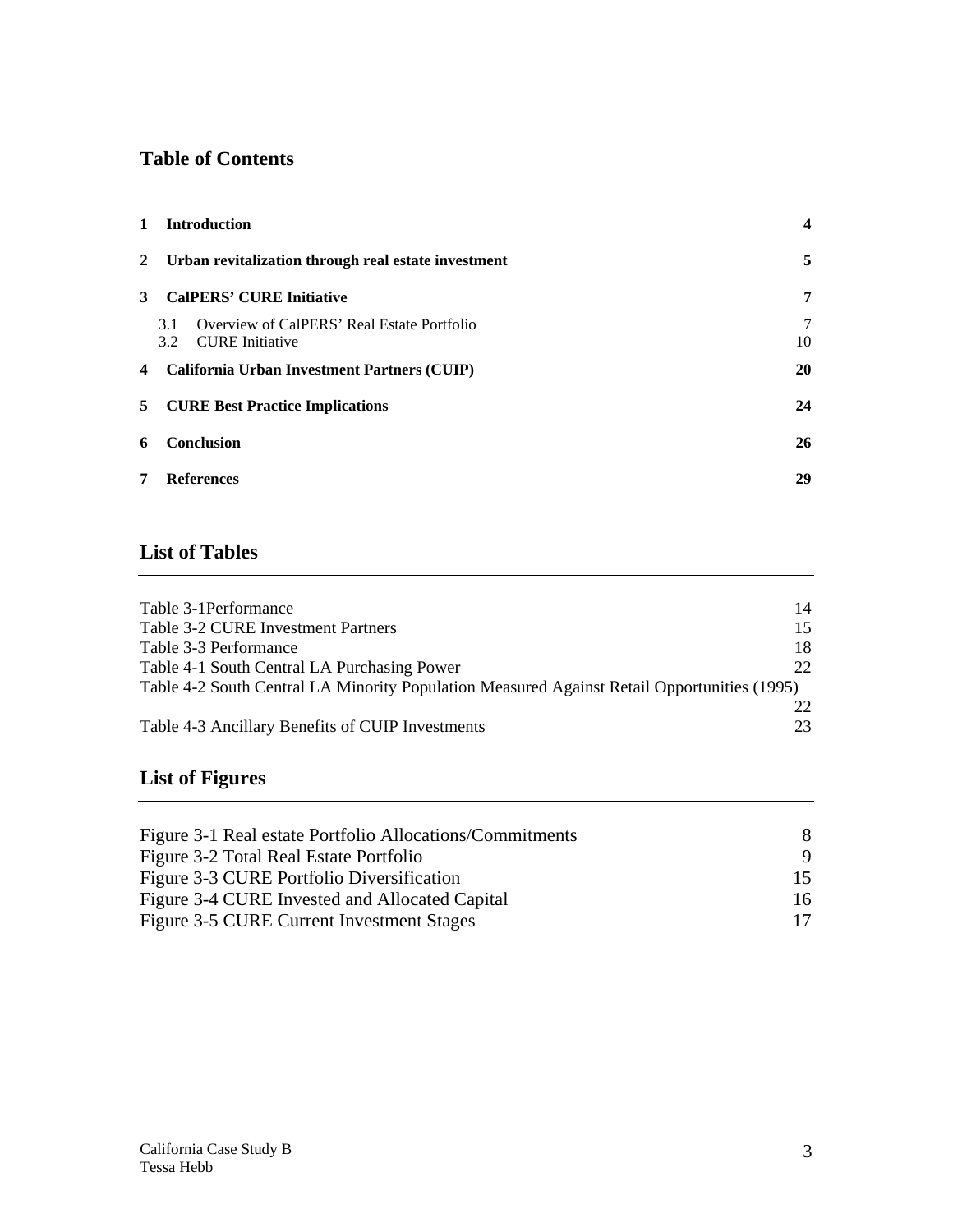## **1 Introduction**

The 1992 South Central LA race riots shook California as dramatically as any earthquake could. It shook the 'California Dream' and revealed cracks in its foundation. In the aftermath of the riots, the large California pension plan CalPERS realized that like it or not, its capital (then valued at \$90 billion, current value \$192 billion (Aug. 15, 2005) is inextricably linked to place. That place is California.

In 1992, the California Public Employees Retirement System (CalPERS) Board took a decision to target investment in the State of California as part of its overall investment policies. Two percent of the CalPERS' portfolio was to be invested in the State of California as part of its early Economically Targeted Investment Policy. This target crosses all asset classes including public equity in firms headquartered in California, private equity, fixed-income products, and of course real estate.

CalPERS' targeted real estate program, the California Urban Real Estate (CURE) program committed an initial \$375 million with the aim of "creating value through the rehabilitation, repositioning, and development of real estate projects located primarily in the urban neighborhoods of California's major metropolitan areas.

The program began with investments in affordable single-family homes in California. The investment was expected to generate a 22% return, provide construction jobs, and fill a capital gap in the market, while increasing the supply of moderately priced homes in the State. Other targeted real estate opportunities soon followed including offices, industrial, mixed-use developments, infill, mezzanine debt and preferred equity.

By March  $31<sup>st</sup>$  2005, the CURE program had a total asset allocation of \$3.4 billion with actual investment at \$1.2 billion across twelve real estate investment partners.<sup>1</sup> The CURE program at that time had an IRR since inception of 22.2% (PCA, 2005).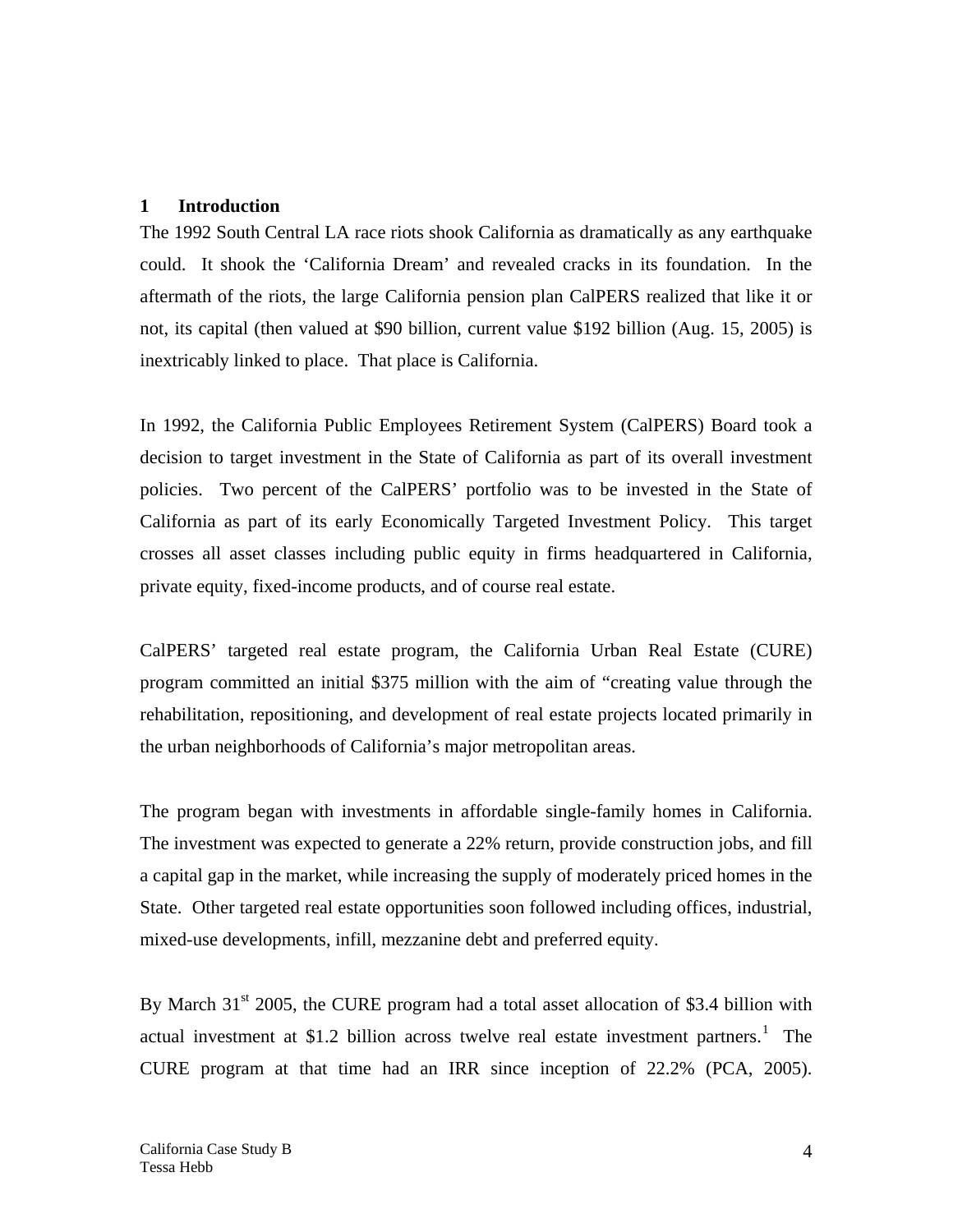CalPERS' decision to invest in California's urban real estate market has paid off handsomely for the fund, its beneficiaries and communities across the state. This paper examines the CalPERS' CURE program as a best practice case study in urban revitalization through real estate investment.

This case study is laid out in the following manner. Section two looks broadly at public sector pension fund real estate investment in urban revitalization. Section three examines the California targeted CURE program generally. Section four focuses on CalPERS' partnership in California Urban Investment Partners with the objective of investment in California's underserved urban neighborhoods. In section five we draw lessons for best practice in urban revitalization real estate investment. We conclude with some observations and implications drawn from this case study.

#### **2 Urban revitalization through real estate investment**

Economic change is a hallmark of the American system from the decline of the buggy whip industry to the decline of Motor City. Economic opportunities move to outer rings of cities, to other states, even to other countries. What so often remains is the bricks and mortar of past economic cycles. What marks communities in decline? First and foremost there is a reduction in economic opportunity (read jobs). Economic decline is quickly followed by a loss of population, as skilled and mobile individuals move to new areas of growth. Those who remain or take their place have less economic resources than those who left. Housing stock deteriorates, businesses go bankrupt, tax bases shrinks. As a result, services are cut back, schools lack resources, buildings are abandoned, and the population continues to decline. Poverty rates increase, crime rates increase, and environmental degradation marks the wasteland of once productive factories and warehouses. Reversing this decline requires growth, growth requires investment, and investment requires opportunities. The risk for the investor is whether the community will indeed reverse its decline.

 $\frac{1}{1}$  $<sup>1</sup>$  A thirteenth investment partner has subsequently been added.</sup>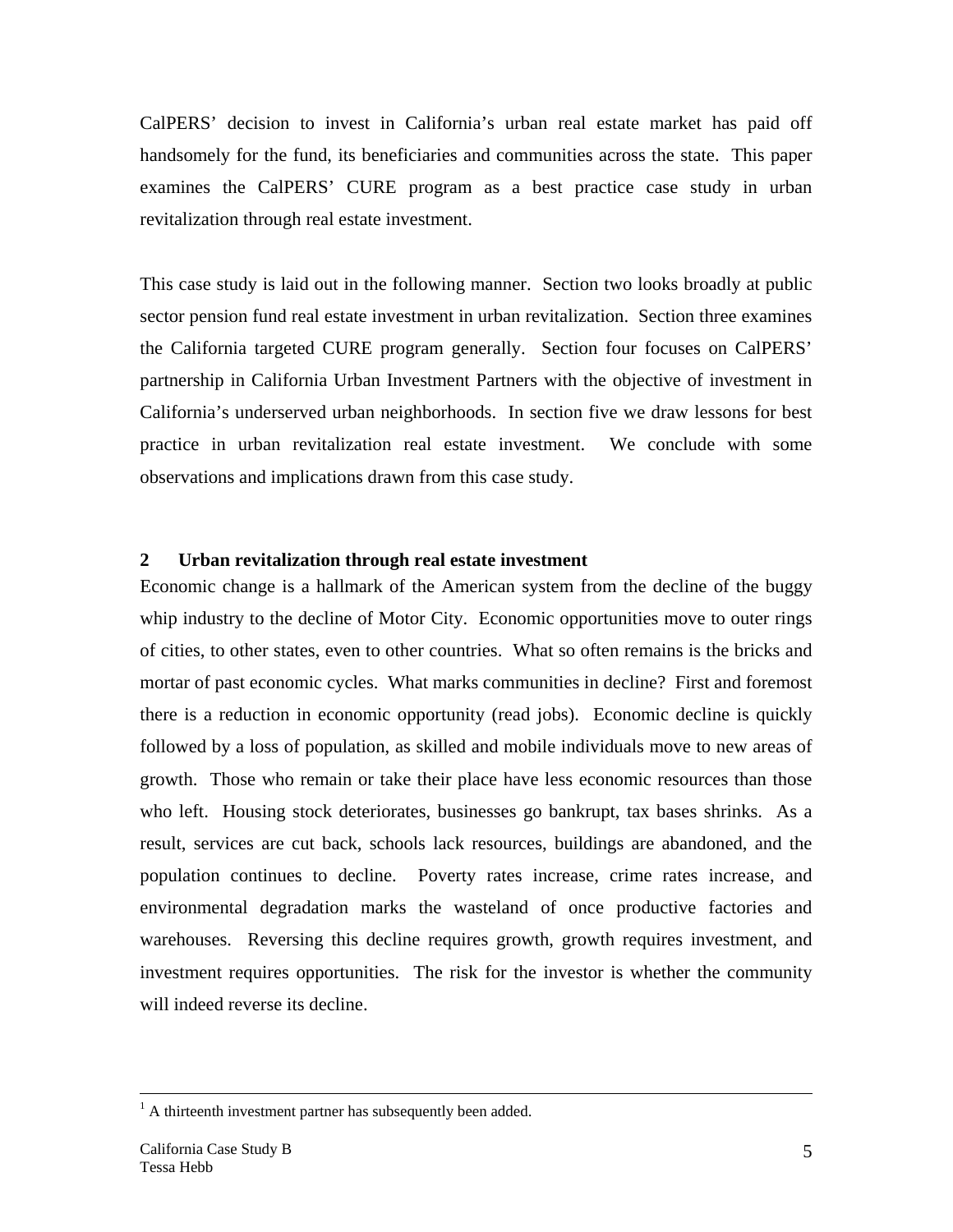There multiple ways to invest in communities to stimulate growth. One is through investment in urban infrastructure, the other is through direct investment in enterprises that generate growth and employment in the affected community. For most public sector pension funds, real estate investment provides tangible and accessible opportunities to engage in urban revitalization. After all 'location, location, location' is the defining ingredient in most real estate investment decisions and the location advantages of inner city communities have been key to pension funds' success in the urban real estate market. $2$ 

The largest 200 public sector pension funds in the US are currently valued at roughly \$2 trillion. These plans' investment decisions are guided by their fiduciary duty to their plan members. This means that risk-adjusted rates of return within appropriate asset allocations are at the forefront on pension fund investment decision-making. But within that context, pension plans for obvious reasons also benefit from investing in the health of their communities. Plan members live and work in these communities and their employers' pension contributions are underpinned by the health of these communities.

Real estate itself is an exercise in financial engineering where savvy developers use all available tools to get the best financial arrangement for the bricks and mortar that follow. This means accessing capital at its lowest cost, leveraging equity to debt, using government incentives, and dealing with multiple government jurisdictions. It means assembling small parcels of land, decontaminating brown field sites, and working with local communities. It means doing everything possible to "pencil out the deal".

While all these steps are part of suburban green field development, they pose an even greater challenge when it comes to inner city urban revitalization. To be successful you need is a group of people with access to capital who are able to match the needs of business with the needs of government. CalPERS through its targeted California real estate investment program has partnered with a number of successful urban developers to do just that.

 $\overline{a}$ 

<sup>&</sup>lt;sup>2</sup> See Michael Porter (1995) on the 'Competitive Advantage of the Inner City'.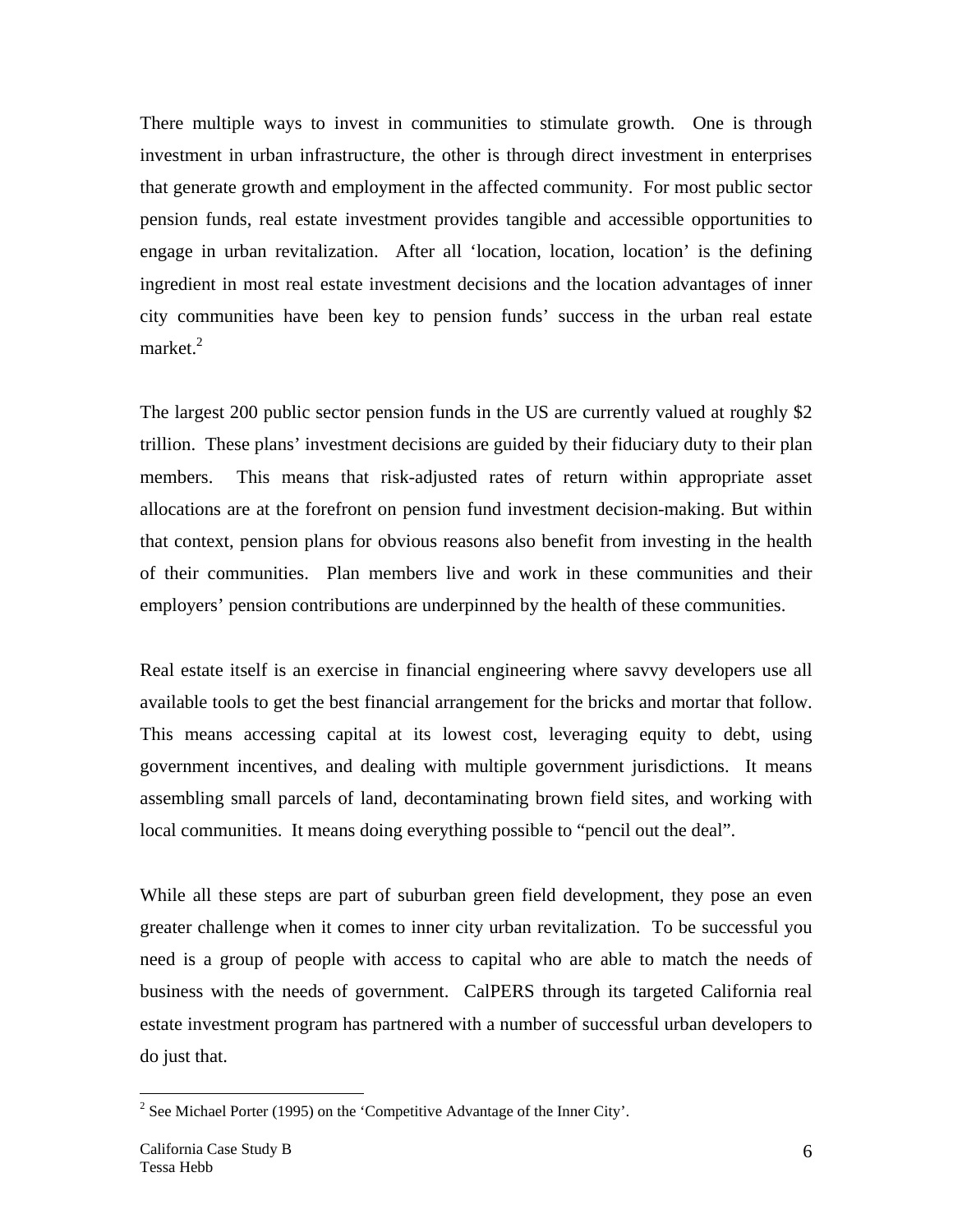## **3 CalPERS' CURE Initiative**

The California Public Employees Retirement System (CalPERS) is the largest defined benefit pension fund in the United States with current assets of \$192 billion (Aug. 15, 2005). This plan covers 1.4 m. public sector employees and retirees in the State of California. As a defined benefit plan, beneficiaries receive a guaranteed pension based on a formula of age, salary and number of years worked.

## **3.1 Overview of CalPERS' Real Estate Portfolio**

The CalPERS' real estate program is comprised of two portfolios - Core and Non-Core or specialized. In 2004, CalPERS' real estate portfolio was valued at \$12.4 billion or 7.6% of total assets. Of that, \$9 billion or 73% of invested assets was in Core real estate, with \$3.4 billion (27%) invested in Non-Core real estate.

"The Core Portfolio is managed to be broadly diversified by property type and geography, maintain high occupancy, emphasize current income, and exhibit prudent use of leverage. The Core portfolio includes four property types: apartment, industrial, office, and retail. These investments are acquired and managed through REITs, separate accounts, partnerships, and limited liability corporations between CalPERS and investment advisory firms. CalPERS' Non-Core real estate portfolio focuses on specialized real estate assets that include single family houses, urban development, and timber." (CalPERS, 2004)

While CalPERS' 2005 investments in real estate totals \$11.1 b or 5.7% of CalPERS current \$192 b. assets in California (all figures as of Aug. 15 2005) portfolio, the asset allocation target for real estate including future commitments is 8% of the total portfolio. Over the last few years CalPERS has maintained its Core real estate investment at a fairly constant \$9 b. while steadily increasing its exposure to Non-Core real estate assets. Once allocated, Core real estate will shrink well below Non-Core investment with 61% of the real estate portfolio allocated to Non-Core assets. Fully 96% of CalPERS total real estate portfolio is actively managed.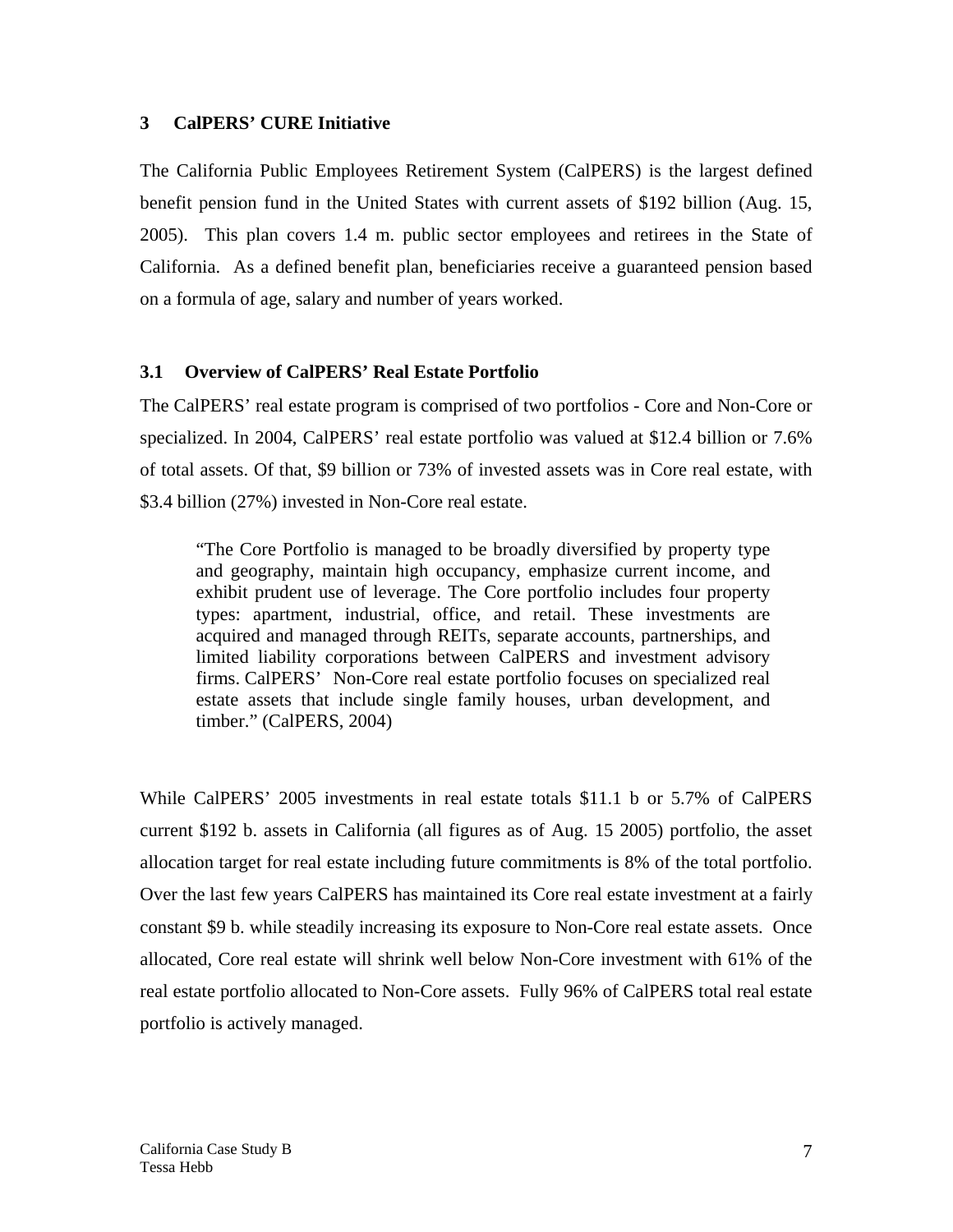#### **Figure 3-1 Real estate Portfolio Allocations/Commitments**



2004 Invested Real Estate Portfolio 2005 Allocations/Commitments

Source: CalPERS 'Facts at a Glance' and Pensions and Investments 2005

The shift from Core to Non-Core followed CalPERS' 2004 actuarial assessment that extended the 'crossover point' between assets and liabilities by ten years, thus allowing for a corresponding shift away from income producing Core real estate and toward Non-Core investment appreciation returns. In 2004, one-year returns from CalPERS' real estate portfolio as a whole was 14.2% after fees, while the portfolio generated nominal after fee total returns (since inception) of 9.6%. The Core one-year return after fees was 10.7% while the Non-Core one year return after fees was 25.6%. Non-Core generated half its nominal after fee total returns since inception (9.6%) from appreciation, while the Core nominal after fee total returns since inception was 9.1%, with income accounting for 90% of its return. Total, Core and Non-Core portfolios all outperformed their external benchmark, the NCREIF Index (National Council of Real Estate Investment Fiduciaries) in all time periods (all figures above as of March  $31<sup>st</sup> 2004$ ).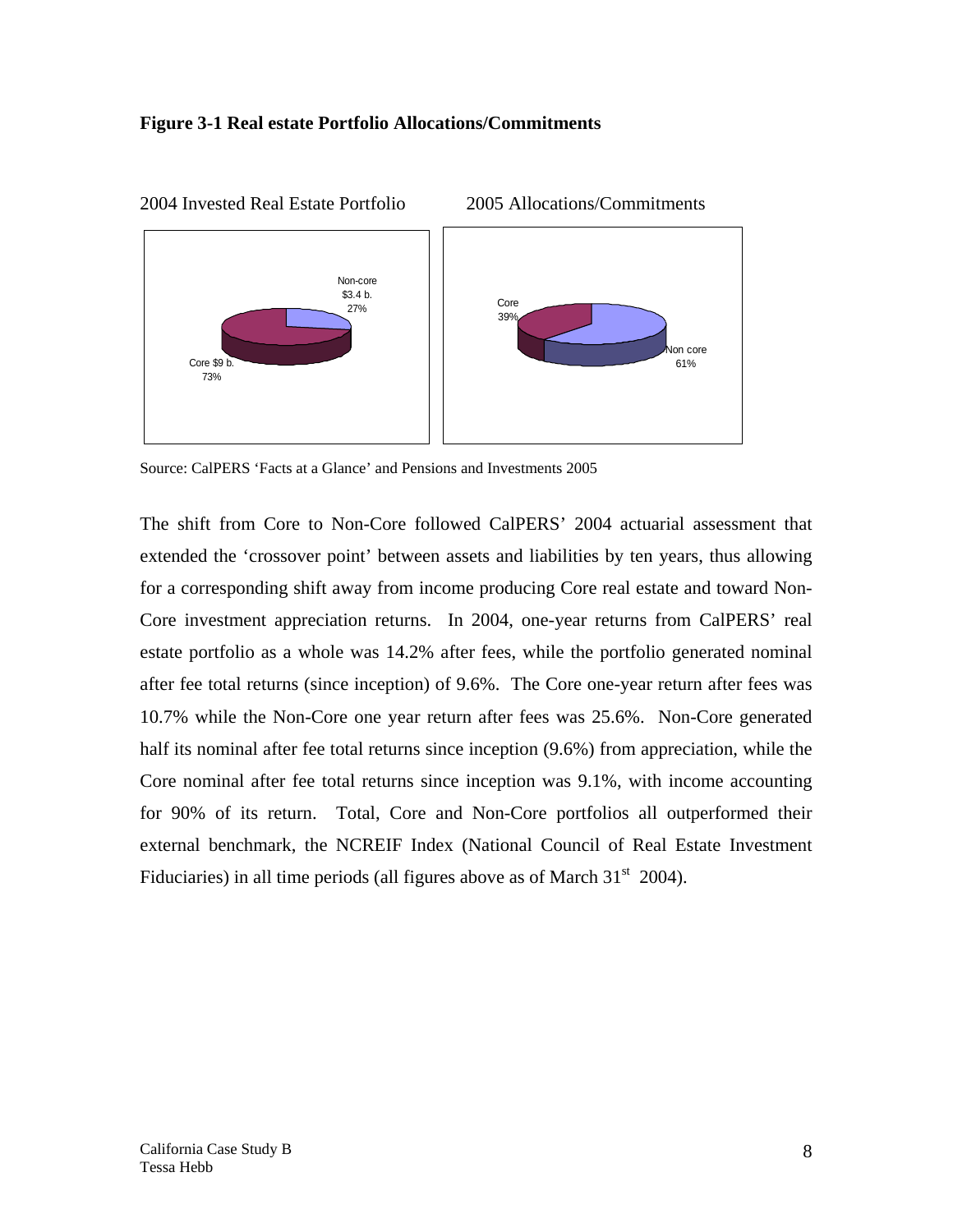**Figure 3-2Total Real Estate Portfolio** 

**Comparison to NCRIEF Index (Nominal Returns Before Fees)** 



|                       | One Year | Three Year | <b>Five Year</b> | Since Inception |
|-----------------------|----------|------------|------------------|-----------------|
| <b>CalPERS' Total</b> | 16.0%    | 11.3%      | 12.6%I           | 10.3%           |
| CalPERS' Core         | 11.9%    | 10.8%      | 12.8%            | 9.7%            |
| CalPERS' Non-Core     | 29.5%    | 11.9%      | 11.4%            | 10.9%           |
| <b>NCREIF</b>         | 9.7%     | 7.7%       | 9.3%             | 7.9%l           |

Source: CalPERS Real Estate Portfolio Performance Report (March 31, 2004)

CalPERS' 'Responsible Contractors Policy' plays a key role in the management of their real estate portfolio. CalPERS "supports and encourages fair wages and benefits for workers employed by its contractors and subcontractors…. The System supports many of the ideals espoused by labor unions and encourages participation of labor unions and their signatory contractors in the development and management of the system's real estate investments. The System believes that an adequately compensated and trained worker delivers a higher quality product and service." (CalPERS B, 2005)

CalPERS' California targeted investment commitment is a major factor in their real estate asset class. CalPERS' invests \$20.7 b. (10.9%) of its total \$192 b. assets in California (all figures as of Aug. 15 2005). Equities, either in public companies headquartered in California or in private equity investments, account for \$11.6 b., fixed income products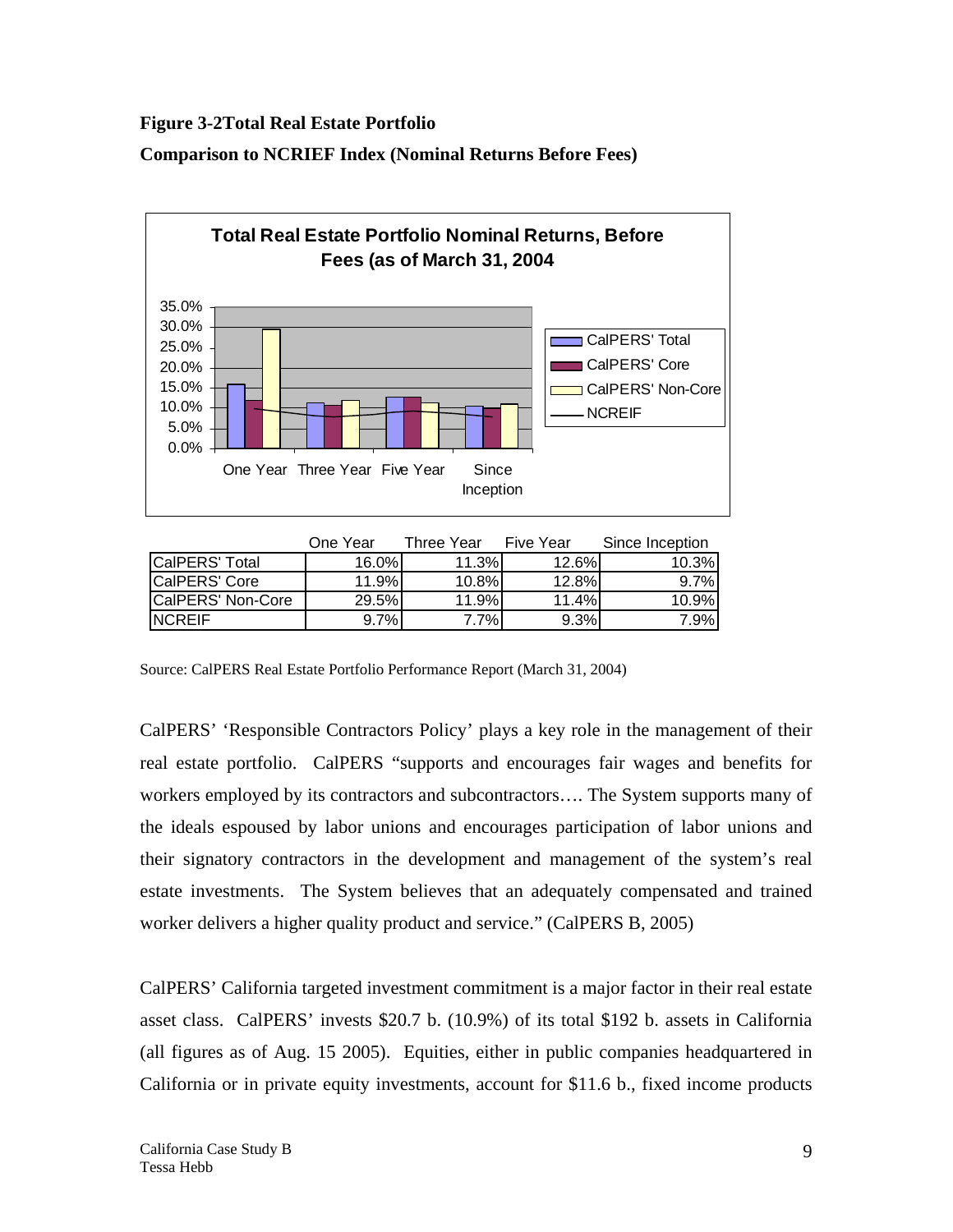add a further \$2.9 b., while real estate investments make up the remaining \$6.2 b. or 30% of the California-based investments. However, as a percentage of each asset class California investment dominate CalPERS' real estate holdings, comprising 50% of total real estate assets that are targeted in the State of California.<sup>3</sup>

In-state targeted investing is found in both the Core and Non-Core portfolio. Within the Core portfolio, CalPERS uses pooled, commingled accounts with reciprocal targeting. Such is the case with CalPERS' current \$112 m. Core investment in the AFL-CIO Building Investment Trust. This is a national program with annual returns generated from the large national pools and has consistently out-performed its external benchmark (see New York Case study for greater detail). In turn it invests an amount in the state of California that is at least equivalent to CalPERS' investment. Such funds provide targeted investment with a fully diversified portfolio.

Within CalPERS' Non-Core portfolio, the California Urban Real Estate Initiative is the dominant targeted investment with current investments of \$1.2 b. and commitments of \$3.4 b (PCA, 2005).

# **3.2 CURE Initiative**

In 1992, in the aftermath of the LA race riots CalPERS decided to target some of its then \$90 b. portfolio into investment in the State of California. CalPERS' Economically Targeted Investment Program policy states:

"For purposes of this policy, an Economically Targeted Investment ("ETI") is defined as an investment which has collateral intent to assist in the improvement of both national and regional economies, and the economic well-being of the State of California ("the State"), its localities and residents. Economic stimulation includes job creation, development, and savings; business creation; increases or improvement in the stock of affordable housing; and improvement of the infrastructure." (copyright 2005 by CalPERS)

Real estate was an initial starting point for CalPERS' Economically Targeted Investment Program. CalPERS committed \$375 million with the aim of "creating value through the

<sup>&</sup>lt;sup>3</sup> For comparison California targeted equities make up 9% of CalPERS' total equity portfolio.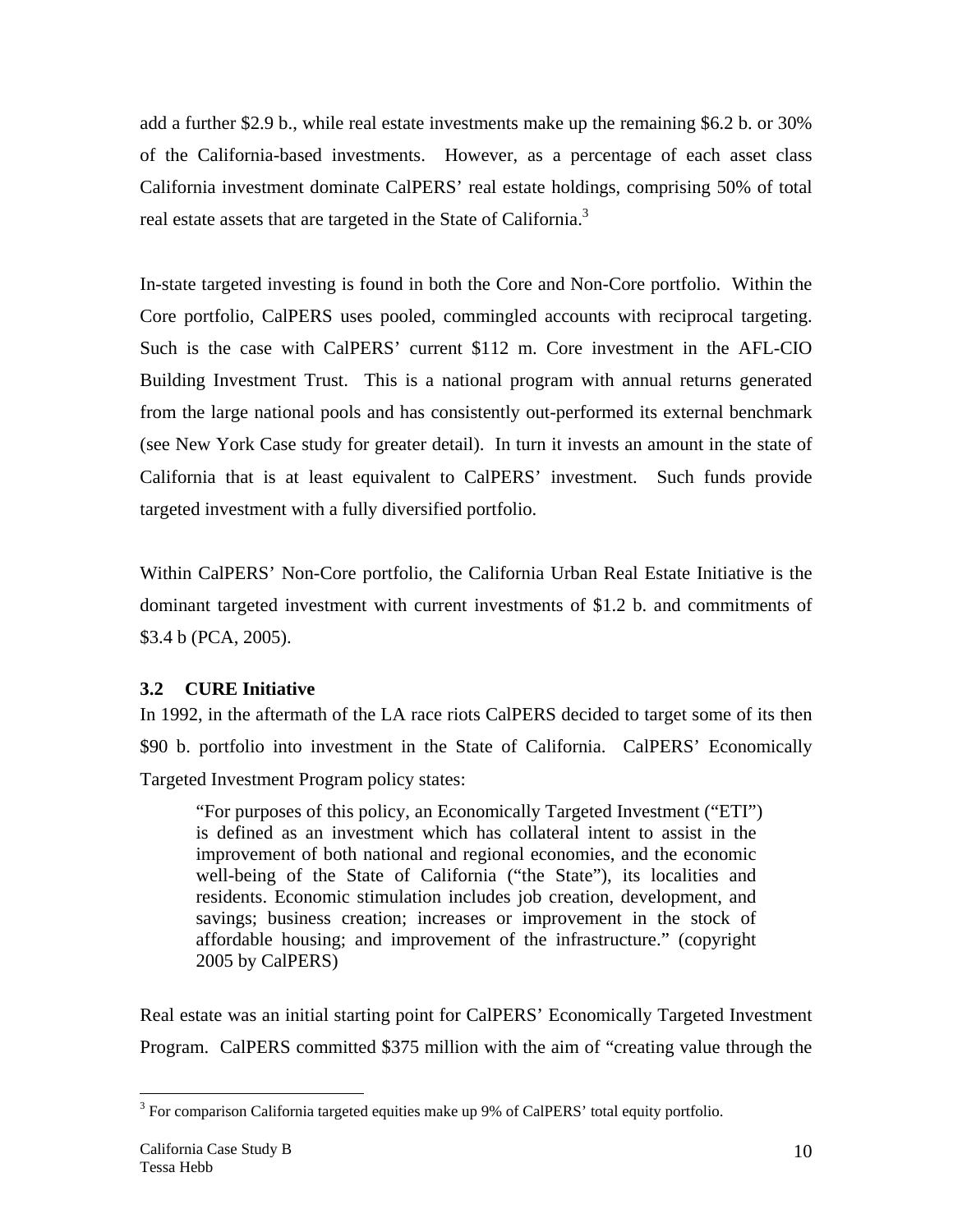rehabilitation, repositioning, and development of real estate projects located primarily in the urban neighborhoods of California's major metropolitan areas." (CalPERS, 1992). The program began with investments in affordable single-family homes in California. At the time very few pension funds had ever invested in single family homes. The investment was expected to generate a 22% return, provide construction jobs, and fill a capital gap in the market, while increasing the supply of moderately priced homes in the State. By 2002, the investment generated a ten-year return of 20.9%. Other targeted real estate opportunities soon followed including offices, industrial, mixed-use developments, infill, mezzanine debt and preferred equity.

By 1995, building on the success of their broadly targeted in-state real estate, CalPERS' took the bold move to specifically target underserved capital markets in real estate investment. With general partner Johnson/MacFarlane Partners (Earvin 'Magic' Johnson and Victor MacFarlane), CalPERS formed the California Urban Investment Partners (CUIP). The explicit goal of this \$51 m. investment was to invest in retail properties in underserved urban areas of California. As CalPERS' first and largest targeted real estate investment we will examine this partnership in greater detail in section four of this case study.

In 2000, with the success of CUIP, CalPERS' was ready to extend its urban investment sector to include other partners and opportunities in urban markets within the State. Additional research on the sector was conducted by both internal staff and real estate advisors PCA (Pension Consulting Alliance). Once completed, CalPERS' Board developed the California Urban Real Estate (CURE) investment policy as part of their Economically Targeted Investment program.

"CURE investments include, but are not limited to low-to-moderate-income housing, multi-family low-income housing, commercial or residential or both, urban infill, community redevelopment, and rehabilitation of Core properties. The System shall make such investments under specified conditions and circumstances as described in this Policy. The structure of investment and long-term rate of return shall relate to the relative risk of the investment due to the type, nature of, and relative control over the investment. Minimum acceptable returns shall stay consistent with those defined by the Statement of Objectives and Policies for the Equity Real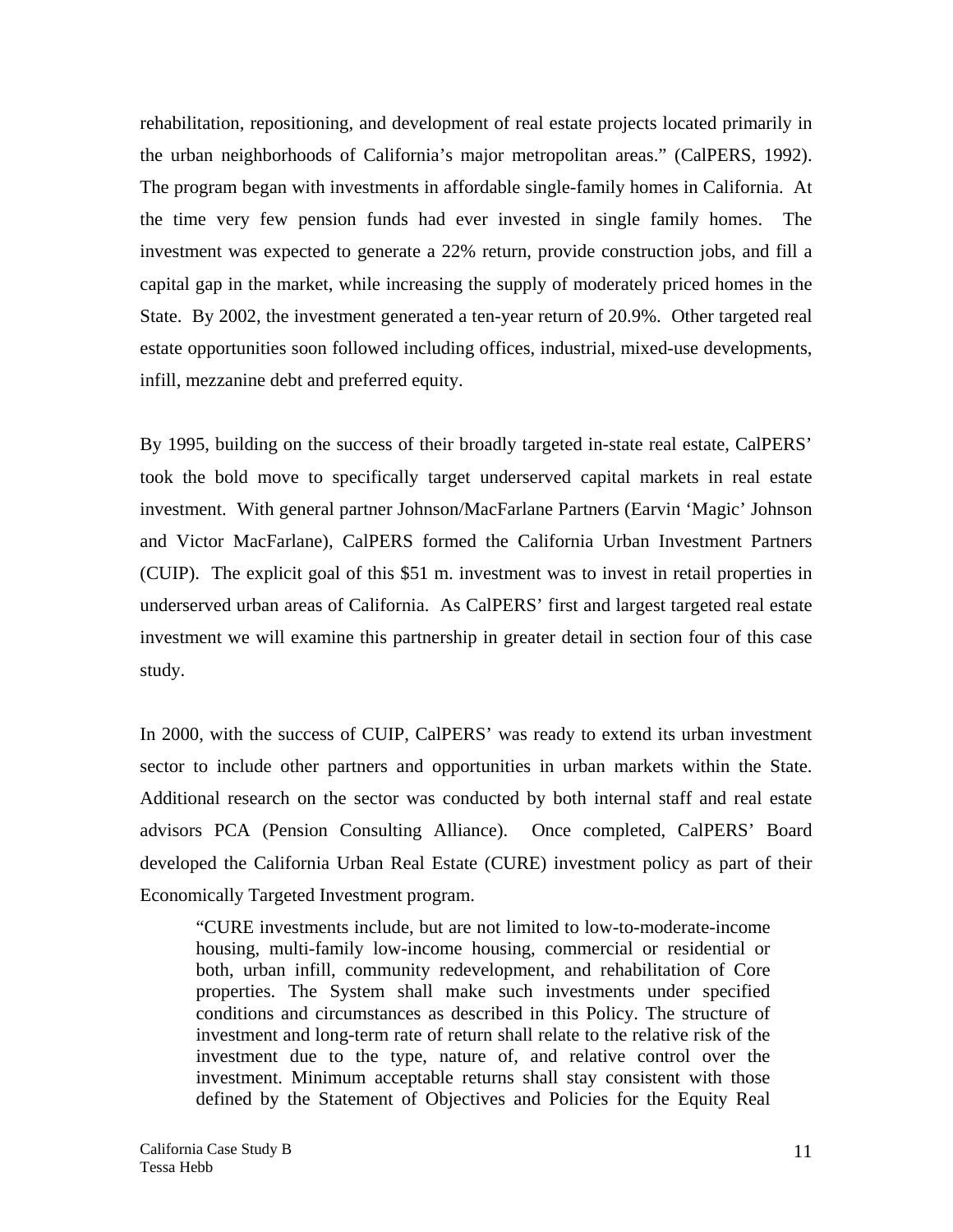Estate Portfolio. Returns shall remain acceptable unless the level of risk, as a result of guarantees or subsidies, is below the level associated with other real estate investments made by the System.

Investment in the Program does not imply reduced expectations for returns or increased willingness to accept risk. The System shall only invest in situations where the investment risk is no greater than in other real estate investments made by the System. If the risk inherent in a particular project is unacceptably high, then the System shall require guarantees, subsidies, or other financial assistance by government agencies to reduce risk to an acceptable level." (Copyright 2003 by CalPERS)

With the CURE policy in place, CalPERS Board issued a Request for Information (RFI) to find firms capable of delivering targeted investment in underserved communities. After appropriate due diligence CalPERS began to add new vehicles to deliver its CURE commitments. By 2001, in addition to increases to CUIP (a further \$100 m. commitment) for retail development in underserved markets, and Kennedy ( an additional \$50 m.) for office development, CalPERS added CIM Group (\$125 m.). Bridge Housing Corporation (\$100m.) and RREEF (\$100 m.) were also added to the CURE program to deliver the Northern California Infill program. CalPERS also invested in Buchanan Street (\$60 m.), Capri (\$60 m.), Institutional Housing Partners (\$40m.) and American CityVista (\$40 m.) to focus on multi-family and single family, well as mixed-use properties in urban setting.

In 2002, CalPERS specifically expanded its Economically Targeted Investment Policy to include a specific section on California's Emerging Markets.

> "The primary objective of California Emerging Market Investments is to achieve competitive risk adjusted rates of return while broadening economic opportunity in California's underserved areas. Consistent with this strategy, the objective of this policy is to discover and invest in opportunities that may have been bypassed or not reviewed by traditional, more mainstream sources of investment capital.

> Prudent investments in these markets will have the collateral intent of creating economic value and activity in underserved markets, thereby contributing to the well-being of the California economy. By strengthening the State's economy and the revenue base of the State of California, these investments will also serve the broad long-term interests of the beneficiaries of the System.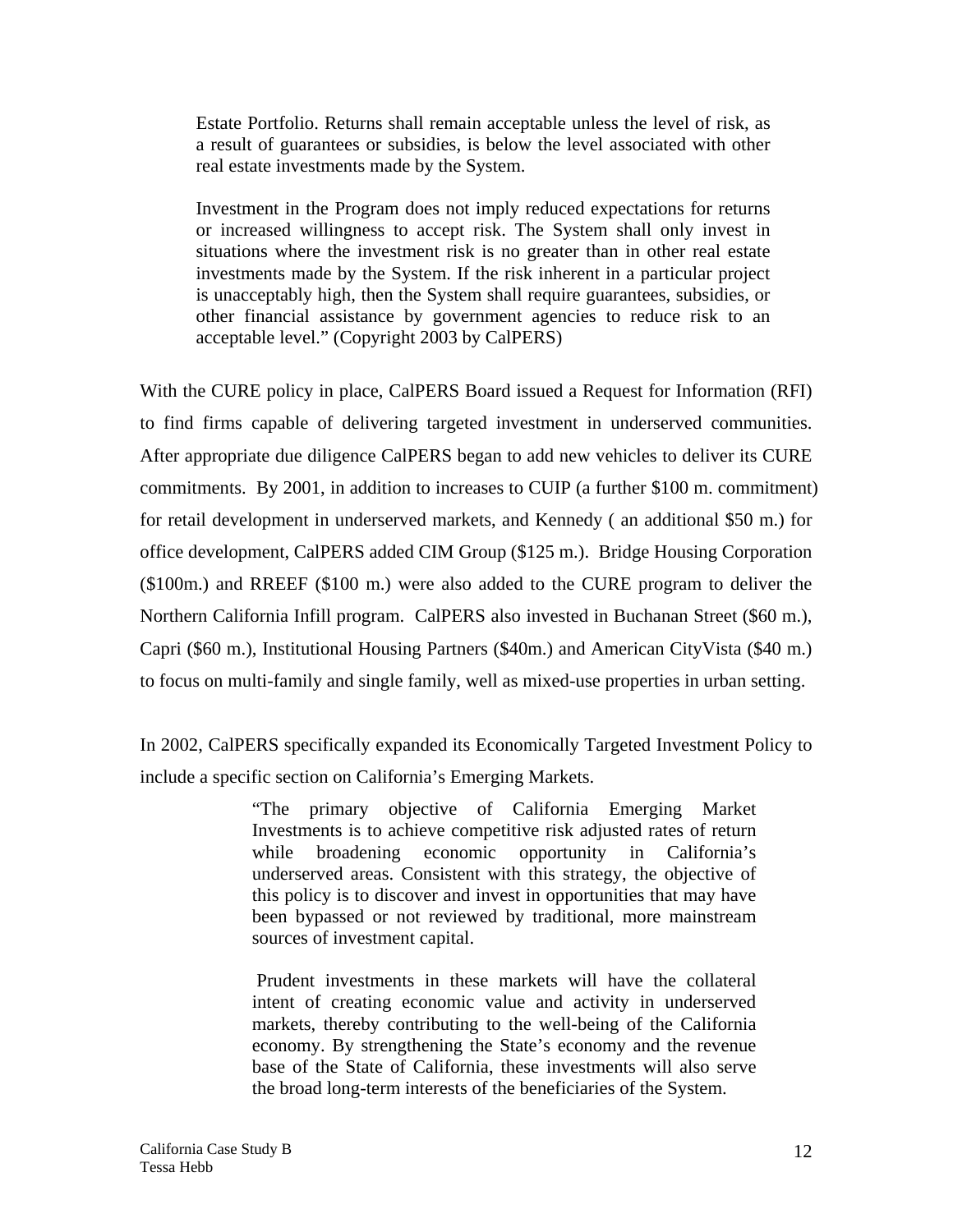All California Emerging Market Investments shall be consistent with the Board's overall fiduciary obligations and approved investment policies and guidelines, including the Board's Economically Targeted Investment Policy….

California Emerging Market Investments shall focus on investment opportunities in traditionally underserved markets located in California. By way of example, underserved markets would include urban and rural areas undergoing or in need of revitalization where there are assets (e.g. an available labor pool, underutilized infrastructure) conducive to business development." "Copyright 2005 by CalPERS" (CalPERS, 2005)

The goal of this extended policy is to eventually have 2% of CalPERS total portfolio invested in California's emerging domestic markets. As with the earlier ETI policy, this objective is to be met through a variety of assets classes including real estate. The CURE initiative is a major component in delivery of this goal.

CalPERS now has thirteen investment partners in its CURE program. Since the initial investment with Johnson/ MacFarlane Partners in 1997, CalPERS has committed \$3.4 b. to the CURE initiative. Of that, \$1.2 b. has been invested.<sup>4</sup> Since inception the CURE portfolio pro-forma IRR based on invested equity is 20.2% (as of March 31 2005) well above the NCREIF benchmark (see Figure 3 below) and the 9.6% performance since inception of the Non-Core portfolio as a whole (this and the following data is drawn from the Review of the California Urban Real Estate (CURE) Sector, Pension Consulting Alliance PCA, 2005).

Given this out-performance it could be argued that boards of trustees, with their own broad constituencies, increase pension funds' sensitivity to the shifting demographics that push market growth. This certainly was the case in CalPERS' early mover advantage in real estate investment in California. Ten years after the 1992 investments in California single family homes, then Board President Bill Crist said, "CalPERS pioneered a program that has proven its value to our members, the System, and the State of California.

 $\overline{a}$ <sup>4</sup> Gross investment in CURE to March 31 2005 is \$4.4 billion when leveraged dollars are included.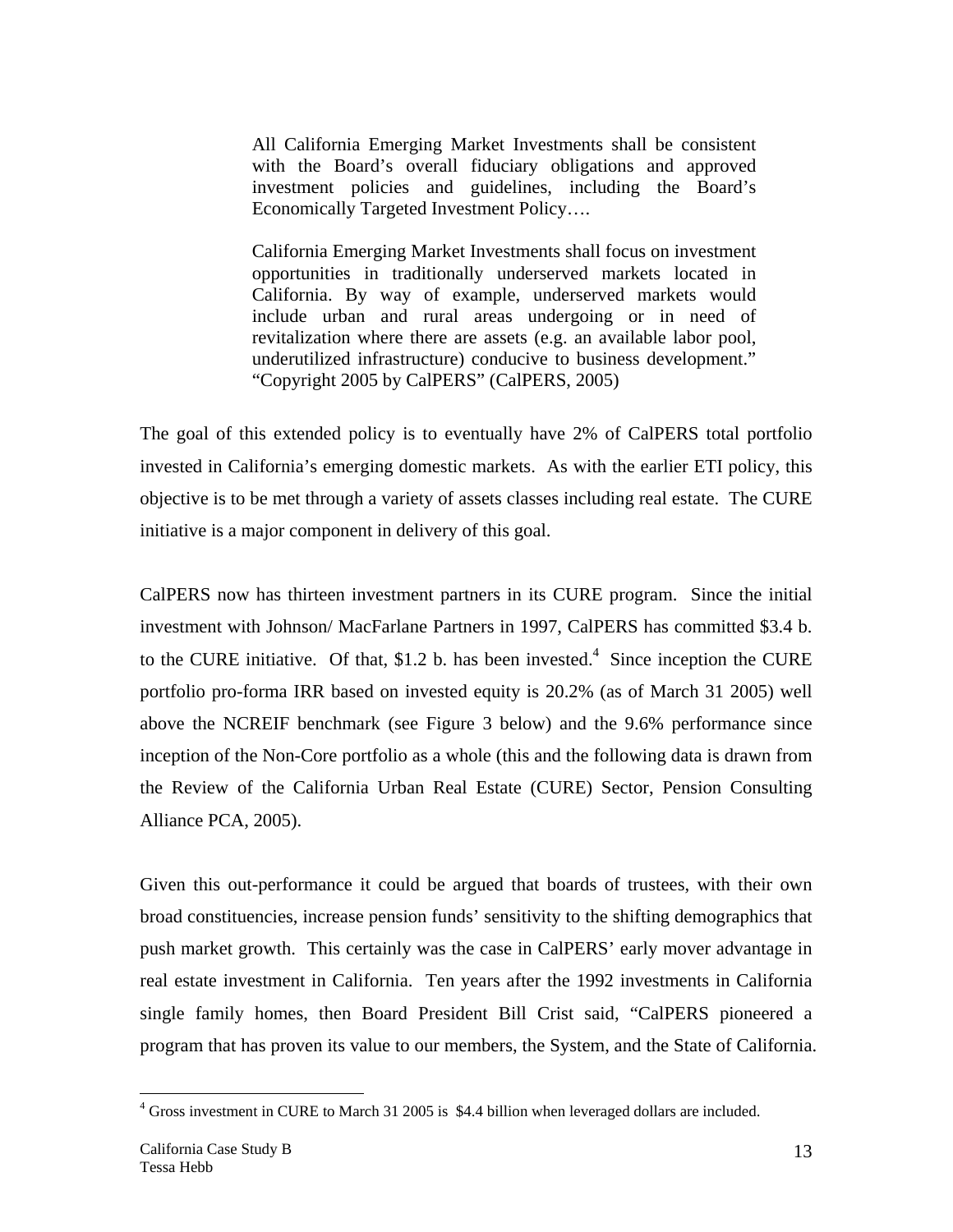Ten years ago we believed that we could invest responsibly on behalf of our members and still help communities at the same time." (CalPERS, 2002). By 2002 CalPERS' Single Family Housing Program had built thirty-two thousand homes and generated an annualized return of 20.9%. Understanding the growing demand for urban housing in California was key to generating this result.

## **Table 3-1Performance**

**(after management fee but not carried interest as of Dec. 31 2004)** 

|                          | <b>Inception</b><br><b>Date</b> | <b>Allocation</b> | 1-Year<br>TWR | 3-Year<br><b>TWR</b> | 5-Year<br><b>TWR</b> | <b>Since</b><br><b>Inception</b><br><b>TWR</b> | <b>Since</b><br><b>Inception</b><br><b>IRR14</b> | <b>Proforma</b><br>Net IRR <sup>15</sup> |
|--------------------------|---------------------------------|-------------------|---------------|----------------------|----------------------|------------------------------------------------|--------------------------------------------------|------------------------------------------|
| <b>CURE Sector Total</b> | <b>Feb 1997</b>                 | \$3.410M          | 50.8%         | 25.1%                | 18.2%                | 15.2%                                          | 22.2%                                            | 20.2%                                    |
| <b>NCREIF</b>            |                                 |                   | 14.5%         | 10.0%                | 9.9%                 | 8.1%                                           |                                                  |                                          |

Source: Review of the California Urban Real Estate (CURE) Sector, Pension Consulting Alliance PCA, 2005

CURE's thirteen partners invest across a range of investment types, including affordable housing, mixed-use, office, and infill (see Table 3-2 for fund descriptions). The single largest type of investment is multi-family housing (see figure 3-3). There is also geographic diversification, though the primary focus of the program remains California with 77% of total CURE investment in the State.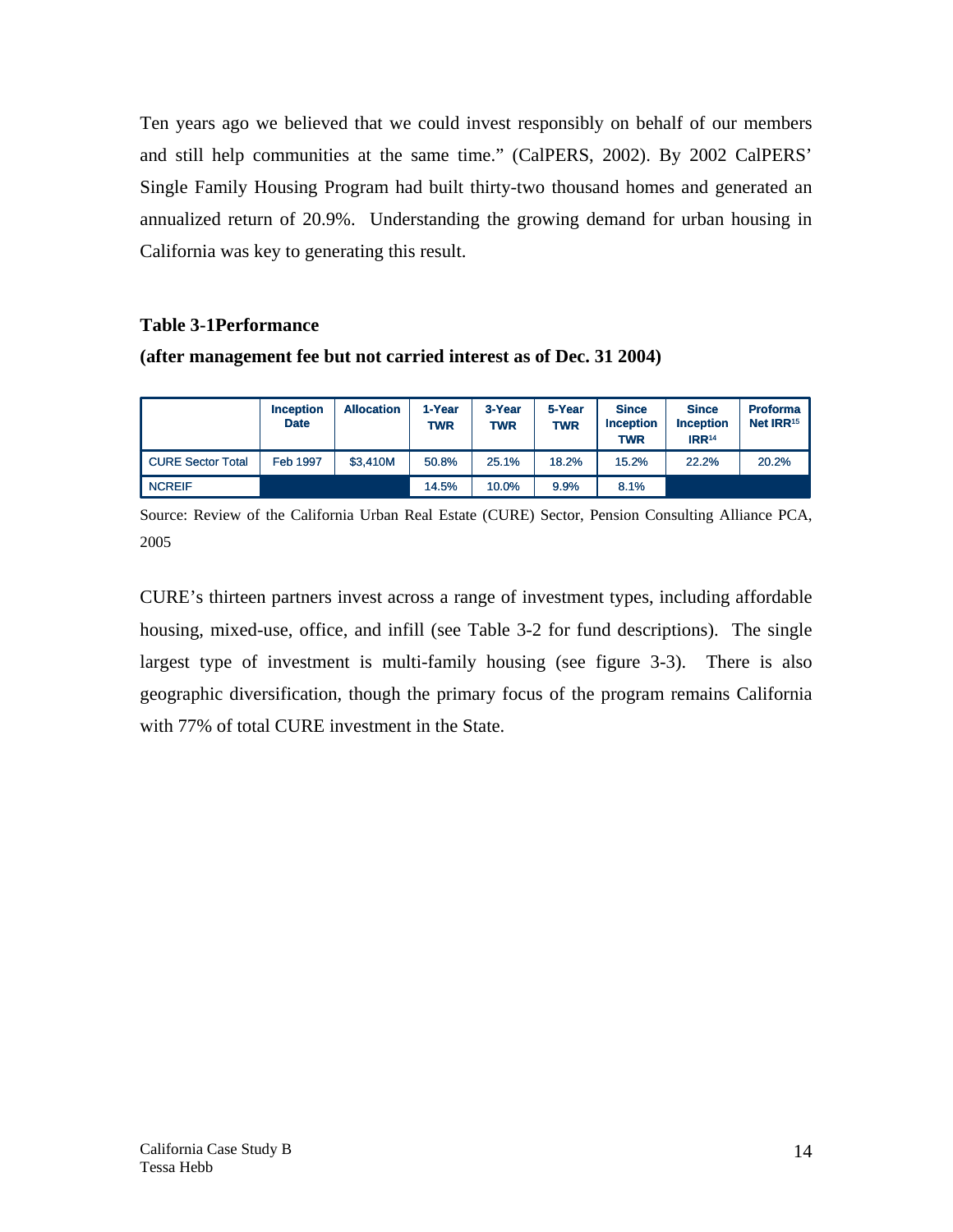# **Figure 3-3 CURE Portfolio Diversification**



Source: Review of the California Urban Real Estate (CURE) Sector, Pension Consulting Alliance PCA, 2005

Maximum leverage varies across vehicles. In all cases CalPERS invests as a limited partner and the general partner is expected to have invested at least \$10 m. in the vehicle.

|                                   |                             |              | Max.     |
|-----------------------------------|-----------------------------|--------------|----------|
| <b>CURE Investment Partner</b>    | <b>Business Strategy</b>    | Area         | Leverage |
|                                   |                             |              |          |
| Build/Bridge                      | Affordable housing          | Bay Area, CA | 65%      |
| <b>Buchanan Urban Investors</b>   | Office/Apt/Retail/Mixed-use | Urban CA     | N/A      |
| CalSMART/Rreef                    | Infill development          | LA. Region   | 65%      |
| Capri Urban Capital               | Mezz Dept/pref. equity      | So. CA       | 65%      |
| <b>CIM Urban Real Estate Fund</b> | Mixed-use development       | Nationwide   | 80%      |
| Pacific City Home                 | Affordable for sale housing | California   | 75%      |
| <b>IHP Investment Fund VI</b>     | Income Producing/ For Sale  | California   | 65%      |
|                                   | Residential                 |              |          |
| <b>KAREC California Dev.</b>      | Office/R&D, Industrial      | California   | 50%      |

|  |  | <b>Table 3-2 CURE Investment Partners</b> |  |
|--|--|-------------------------------------------|--|
|--|--|-------------------------------------------|--|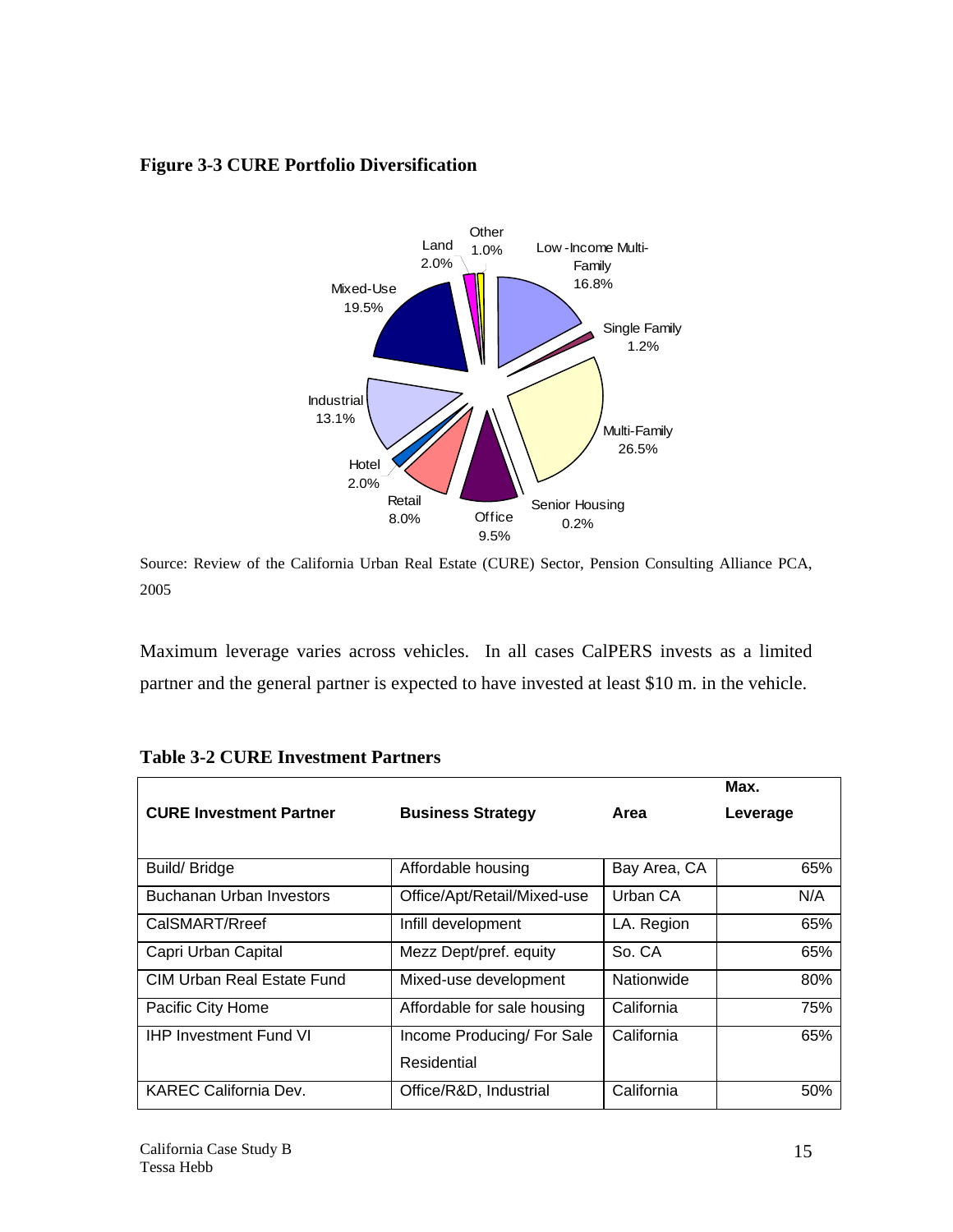| Kennedy Office Dev.           | Office/R&D, Industrial | California | 50% |
|-------------------------------|------------------------|------------|-----|
| <b>KSC Affordable Housing</b> | Affordable Multifamily | California | 60% |
| Legacy Partners Affordable    | Affordable Multifamily | California | 60% |
| Housing                       |                        |            |     |
| California Urban Investment   | Infill investments     | Nationwide | 65% |
| <b>Partners</b>               |                        |            |     |
| Related California Affordable | Affordable Multifamily | California | 60% |
| Housing                       |                        |            |     |

Source: CalPERS' CURE Report 2004

These investment vehicles are at a variety of stages along the investment J-Curve (See California Case Study A for a full description of the J-Curve). Levels of capital deployment vary and depend on forward commitments.

# **Figure 3-4 CURE Invested and Allocated Capital**



Source: Review of the California Urban Real Estate (CURE) Sector, Pension Consulting Alliance PCA, 2005

Given the young age of the CURE portfolio it is not surprising that three quarters of current investment is still in project development, ranging from un-entitled land to post construction lease up (see Figure 3-5).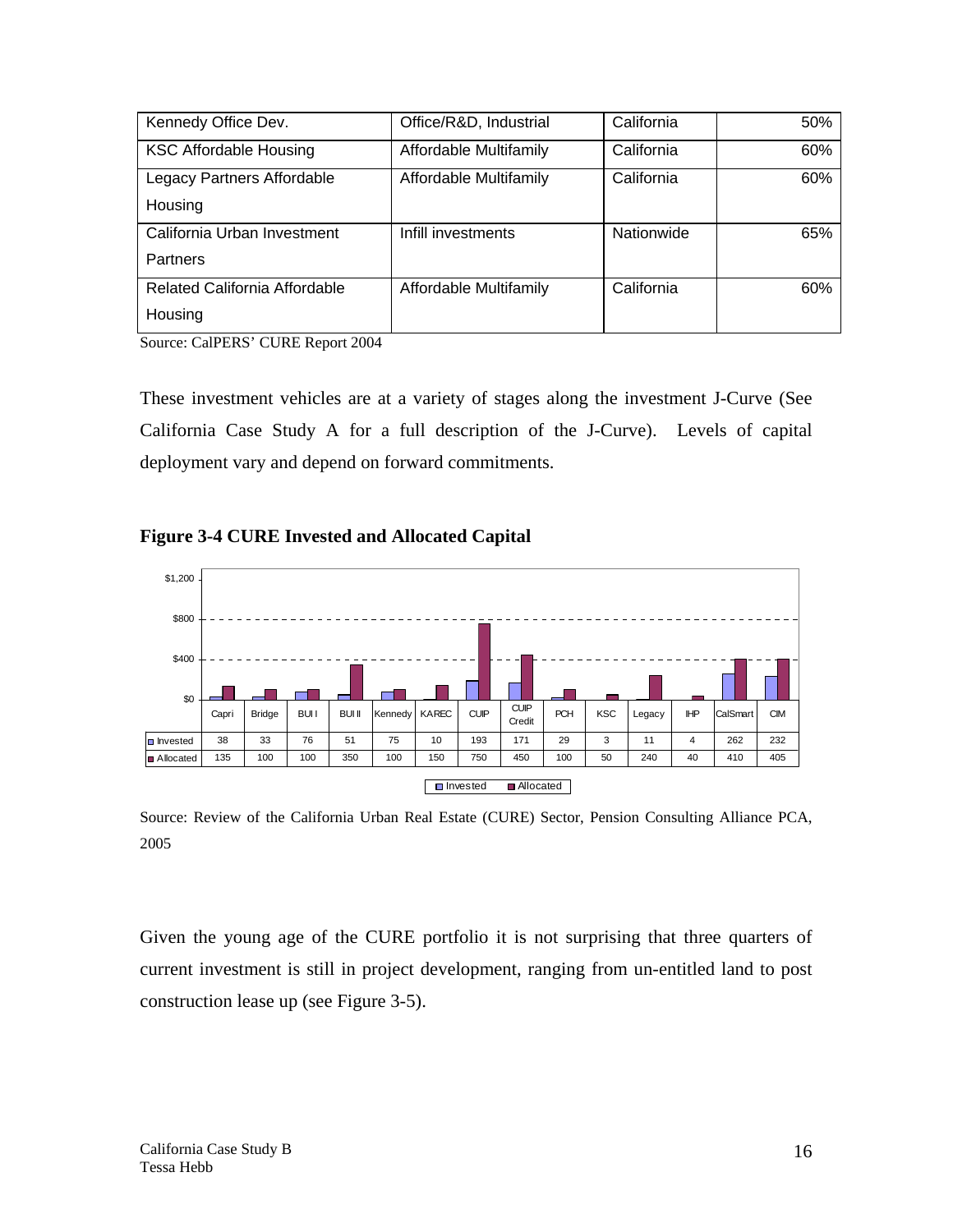



**Life Cycle Diversification by % of CalPERS Net Equity Invested**

As demonstrated in Table 3 below, internal rate of return (IRR) since inception for CURE external fund managers ranges from a low of -12.4 percent to high of 33.3%. Though the J-curve explains some of the variation in performance, chronic underperformance of three funds has raised concern from the outside real estate consultant PCA.<sup>5</sup>

 $\overline{a}$ 

Source: Review of the California Urban Real Estate (CURE) Sector, Pension Consulting Alliance PCA, 2005

 $<sup>5</sup>$  The three firms identified in the 2005 review of CURE by PCA as having been unsuccessful at deploying</sup> meaningful amounts of capital are Related, KSC and IHP (PCA, 2005)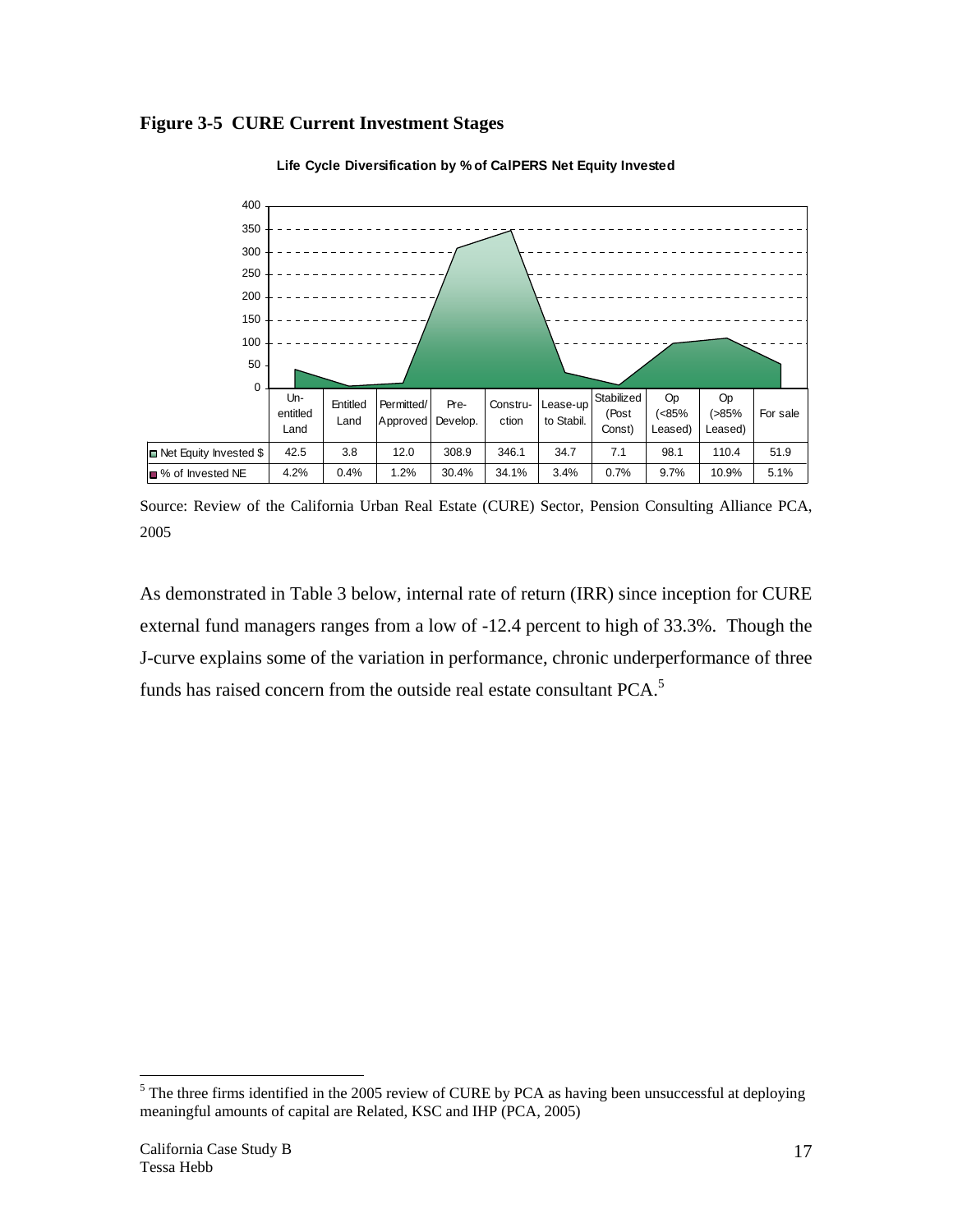# **Table 3-3 Performance**

| <b>CURE</b>                      |                      | Inception Total Equity 1-Year 3- |            |                   | $\overline{5}$ - | <b>Since</b> | <b>Since</b> | <b>Proforma</b>                       |
|----------------------------------|----------------------|----------------------------------|------------|-------------------|------------------|--------------|--------------|---------------------------------------|
| Investment                       | <b>Date</b>          | <b>Allocation</b>                | <b>TWR</b> |                   |                  |              |              | Year Year Inception Inception Net IRR |
| <b>Partner</b>                   |                      | (2)                              |            | TWR TWR TWR       |                  |              | IRR $(3)$    | (4)                                   |
| Bridge Infill $\text{Jun } 2002$ |                      | \$100M                           | $-3.0\%$   | h/a               | n/a              | 3.6%         | 5.0%         | 13.1%                                 |
| Development                      |                      |                                  |            |                   |                  |              |              |                                       |
| Buchanan                         | Dec 2001 \$100M      |                                  | 49.6%      | $24.5\%$ n/a      |                  | 30.1%        | 30.2%        | 25.1%                                 |
| Urban                            |                      |                                  |            |                   |                  |              |              |                                       |
| Investors                        |                      |                                  |            |                   |                  |              |              |                                       |
| Buchanan                         | Aug 2003 \$350M      |                                  | 8.4%       | h/a               | n/a              | 8.4%         | 15.8%        | 20.6%                                 |
| Urban                            |                      |                                  |            |                   |                  |              |              |                                       |
| Investors II                     |                      |                                  |            |                   |                  |              |              |                                       |
| <b>CalSMART</b>                  | Mar 2001 \$410M      |                                  | 22.1%      | $12.0\%$ n/a      |                  | 9.2%         | 13.0%        | 15.4%                                 |
| Capri UrbanJun 2002 \$135M       |                      |                                  | 6.1%       | n/a               | n/a              | 7.7%         | 6.9%         | 12.0%                                 |
| Capital                          |                      |                                  |            |                   |                  |              |              |                                       |
| $\mathbf{CIM}$                   | UrbanDec 2000 \$405M |                                  | $-6.4%$    | $38.6\%$ n/a      |                  | $-9.8%$      | 22.6%        | $20 + \%$                             |
| Real<br>Estate                   |                      |                                  |            |                   |                  |              |              |                                       |
| Fund $(5)$                       |                      |                                  |            |                   |                  |              |              |                                       |
| CityView $(5)$ Aug 2003 \$100M   |                      |                                  | 8.5%       | h/a               | $\ln/a$          | $-20.2%$     | 6.7%         | 35.3%                                 |
| <b>IHP</b>                       | Dec 2001 \$40M       |                                  | $-42.3\%$  |                   | n/a              | $-21.1%$     | $-12.4%$     | 18.5%                                 |
| Investment                       |                      |                                  |            | 21.9%             |                  |              |              |                                       |
| Fund VI                          |                      |                                  |            |                   |                  |              |              |                                       |
| <b>KAREC</b>                     | Apr 2002 \$150M      |                                  | 53.5%      | n/a               | n/a              | 35.5%        | 47.7%        | 15.9%                                 |
| California                       |                      |                                  |            |                   |                  |              |              |                                       |
| Dev.                             |                      |                                  |            |                   |                  |              |              |                                       |
| Kennedy                          | Jan 1998             | \$100M                           | 37.1%      | 12.6% 15.1% 12.3% |                  |              | 12.5%        | 14.3%                                 |
| Office Dev.                      |                      |                                  |            |                   |                  |              |              |                                       |
| <b>KSC</b>                       | Jan 2003             | \$50M                            | $-2.9%$    | n/a               | n/a              | $-6.4%$      | $-6.4%$      | 11.6%                                 |

**(after management fee but not carried interest as of Dec. 31 2004) (1)**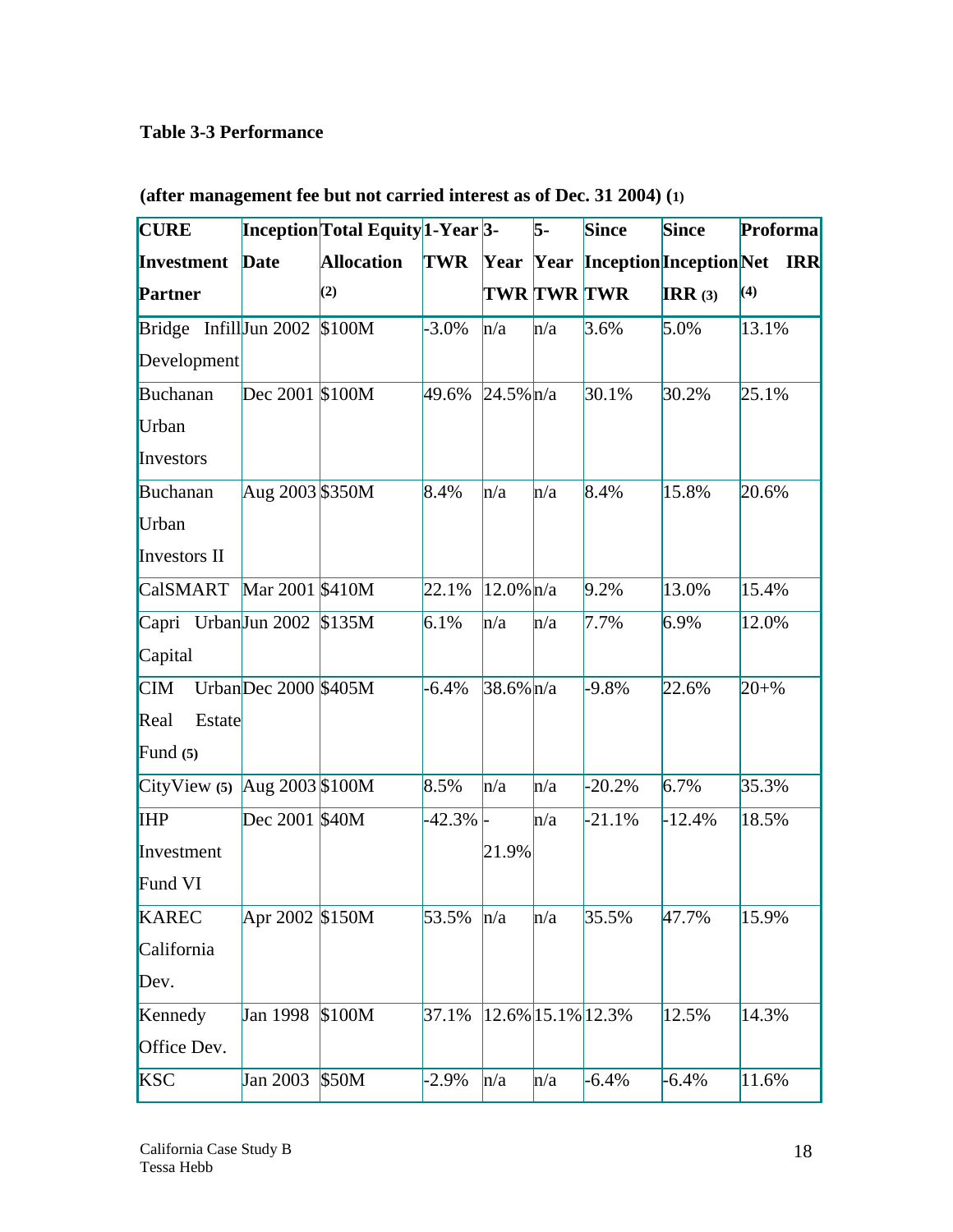| Affordable   |                  |        |                          |     |     |         |          |       |
|--------------|------------------|--------|--------------------------|-----|-----|---------|----------|-------|
| Housing      |                  |        |                          |     |     |         |          |       |
| Legacy       | Jun 2003         | \$240M | $-0.9\%$                 | n/a | n/a | $-0.5%$ | $-2.0\%$ | 11.1% |
| Partners     |                  |        |                          |     |     |         |          |       |
| Affordable   |                  |        |                          |     |     |         |          |       |
| Housing      |                  |        |                          |     |     |         |          |       |
| California   | Feb 1997 \$1200M |        | 635.6% 82.4% 46.7% 33.2% |     |     |         | 33.3%    | 24.2% |
| Urban        |                  |        |                          |     |     |         |          |       |
| Investment   |                  |        |                          |     |     |         |          |       |
| Partners (6) |                  |        |                          |     |     |         |          |       |
| Related      | Dec 2002 \$30M   |        | n/a                      | n/a | n/a | h/a     | n/a      | n/a   |
| California   |                  |        |                          |     |     |         |          |       |
| Affordable   |                  |        |                          |     |     |         |          |       |
| Housing (7)  |                  |        |                          |     |     |         |          |       |

Source: Review of the California Urban Real Estate (CURE) Sector, Pension Consulting Alliance PCA, 2005

Notes:

- <sup>1</sup> Time-weighted returns (TWRs) and total equity allocation obtained from CalPERS Q4-04 real estate portfolio performance report.
- <sup>2</sup> Total equity allocation equals original committed equity and does not include re-invested capital.
- **3** IRRs calculated by PCA using partner since inception cash flows and ENAVs, which are not necessarily externally appraised as of December 31, 2004. IRRs calculated assuming a 50 basis point fee drag on ENAVs. Difference between since inception IRR and proforma IRR attributable to assets being held at cost and the "J curve" effect for many partners.
- <sup>4</sup> Proforma IRR after management fee and carried interest. Information from PCA survey of CURE partners for the period ending March 31, 2005.
- **5** Negative TWR due to majority of quarterly cash flows being negative, while positive IRR is primarily attributable to ENAV.
- <sup>6</sup>CUIPhas accrued \$43 million in carried interest, which is reflected in their net time-weighted returns above.
- **7** Related has not yet invested any of CalPERS' capital commitment.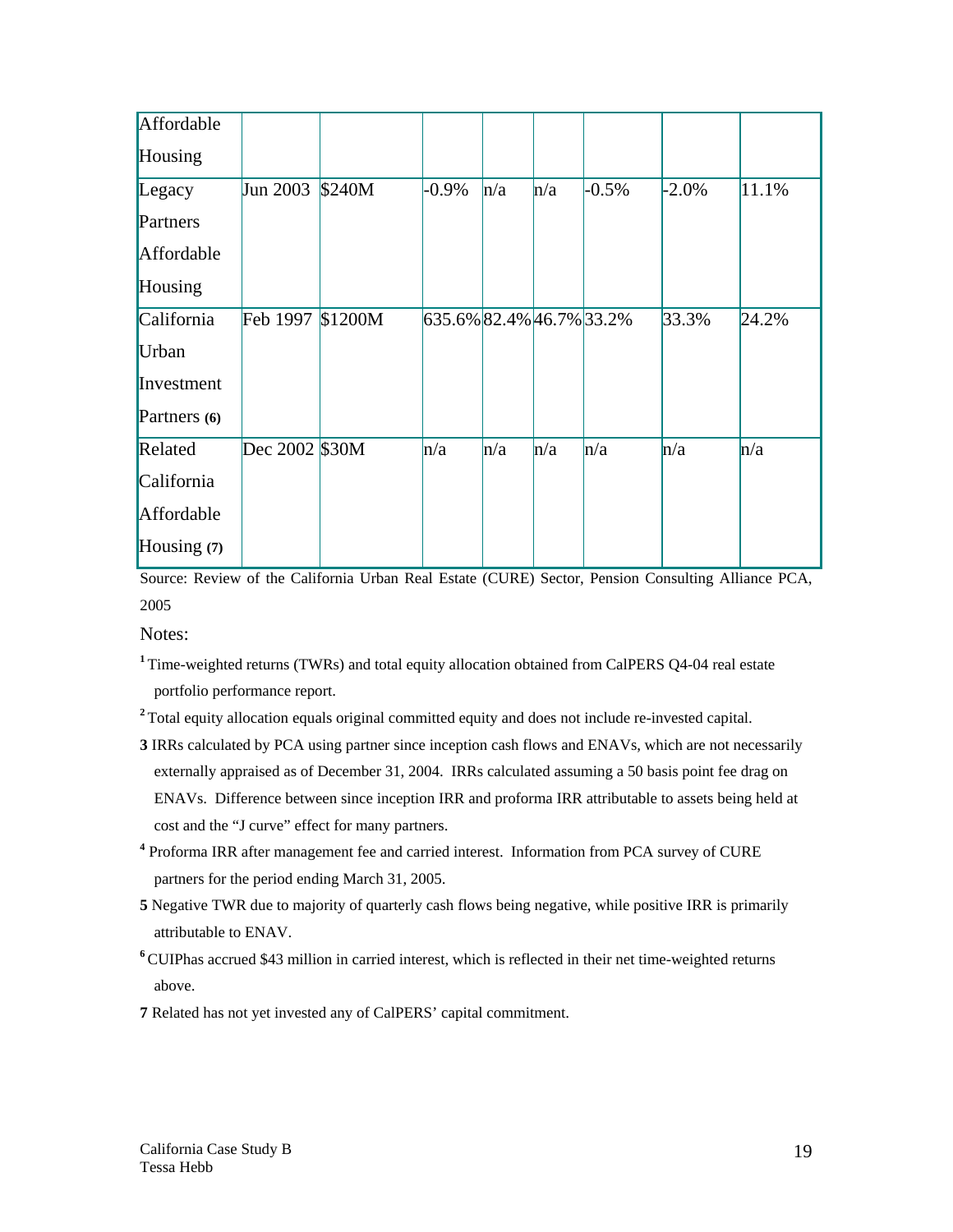The same PCA report, while assessing the CURE program generally to be "on-target",

details some concerns that are worth noting.

"The CURE Investment Policy does not specifically define "urban". As a result, CURE investment partners have interpreted "urban" in different ways, some of which may or may not be as was originally intended by the Investment Committee.

No benchmark currently exists for the CURE Sector and no specific benchmark exists for this product type in the industry. However, a specific benchmark is needed that accounts for the embedded risks within these investment strategies. PCA and Staff intend to craft an overall benchmark for the sector and develop customized benchmarks for each partner in the sector based on their strategy and assumed risks over the course of the coming year.

Investment guidelines and partner contracts are not consistent across partners; many have different fee structures and profit sharing arrangements. PCA and Staff have been working to standardize them going forward.

Staff has discretion to make incremental allocation increases to individual CURE partners. The Investment Committee and PCA are not involved in these allocation decisions."

Review of the California Urban Real Estate (CURE) Sector, Pension Consulting Alliance (PCA), 2005

While CURE targets urban investment, it does not either make markets or take excessive risk in very early development of blighted inner city neighborhoods. For these difficult projects, early risk takers, either entrepreneurial developers or non-profit organizations are still required whether it is  $125<sup>th</sup>$  Street, New York or downtown Los Angeles. But once a neighborhood has begun to show early signs of revitalization potential, CalPERS is prepared to bring considerable investment dollars that enable early development to move to the next level. For example CalPERS' partnership with CIM in downtown Los Angeles brought the area its first supermarket in eighty years.

# **4 California Urban Investment Partners (CUIP)**

When Victor McFarlane and CalPERS' joined in a partnership to develop urban underserved real estate in 1995, CalPERS' officials had only one thing to say to him, "Victor, just don't lose money." (Ginsberg, 2004) The partnership with Johnson/MacFarlane "for investment in retail properties in underserved capital markets"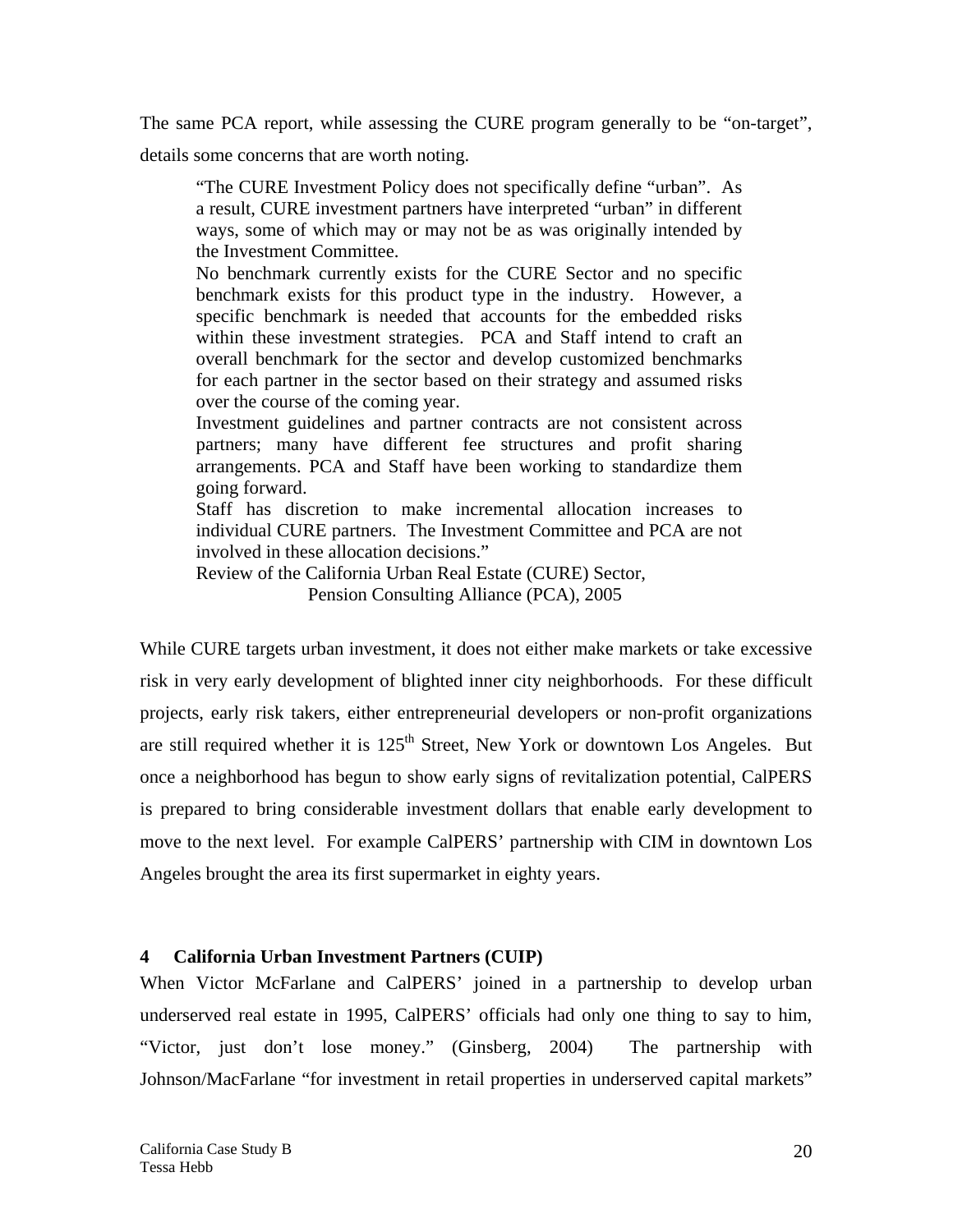(CUIP, 1995) was a radical step for any pension fund. An extension of CalPERS' decision to target investment in the state of California, it was to be the forerunner of the California Urban Real Estate program. With an annualized net internal rate of return since its 1997 inception of 33%, MacFarlane has delivered on CalPERS' request.

Johnson/MacFarlane was an innovative partnership between Earvin 'Magic' Johnson and Victor MacFarlane designed to capitalize on the untapped and underserved purchasing power of California's inner cities. Johnson Corp. developed and operated "Magic Johnson Theatres' in partnership with Sony Entertainment, while MacFarlane Partners, the nation's largest minority-owned real estate investment company, brought expertise in urban real estate markets. As one of basketball's great players, Johnson's star power gained significant attention for their deals. Both partners and CalPERS' were committed to urban revitalization, but all parties were equally committed to the financial returns these investments would bring. As Chuck Valdes said in 1996, "Besides receiving superior returns, we will be able to create economic opportunities for many minorityowned businesses while providing needed retail products and services to those who live in these communities." (CalPERS, 1996).

Called the California Urban Investment Partners (CUIP), CalPERS' initial investment in Johnson/MacFarlane was \$51 million. Victor MacFarlane was already known to CalPERS' who had recruited him in 1992 as part of their emerging external fund managers program. CUIP invests in mixed-use and retail development projects targeted at urban infill in underserved markets. CUIP's development model uses GIS profiling of urban areas in California. They seek densely populated neighborhoods with high purchasing power per square mile, lacking existing high quality retail space (see figures 8 and 9 below for CUIP analysis of South Central LA in 1996 for example).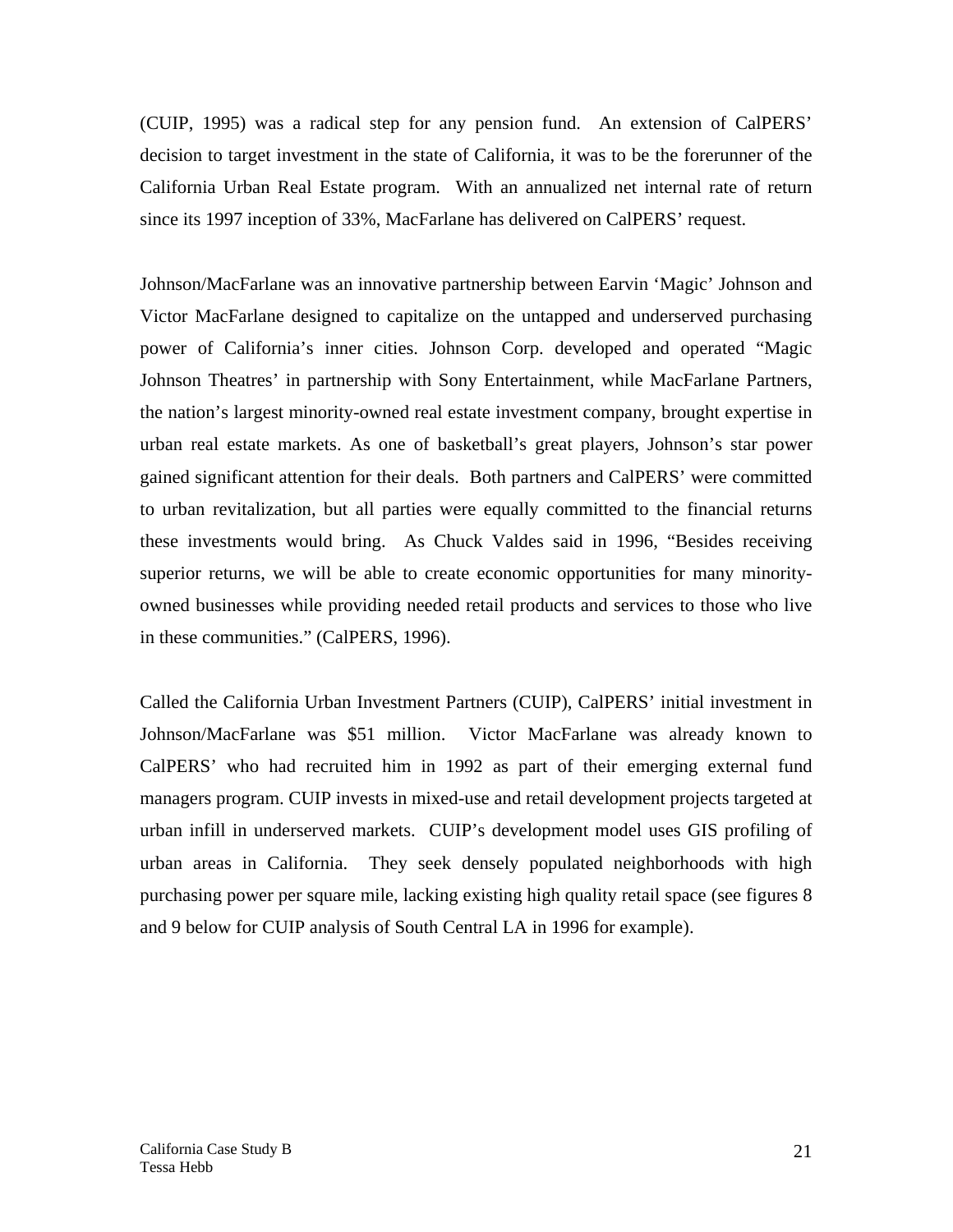**Table 4-1 South Central LA Purchasing Power** 



**South Central LA Purchasing Power Measured Against Retail Opportunities (1995)** 

Source for both figures 8 and 9: California Urban Investment Partners Investment Program Overview 1997



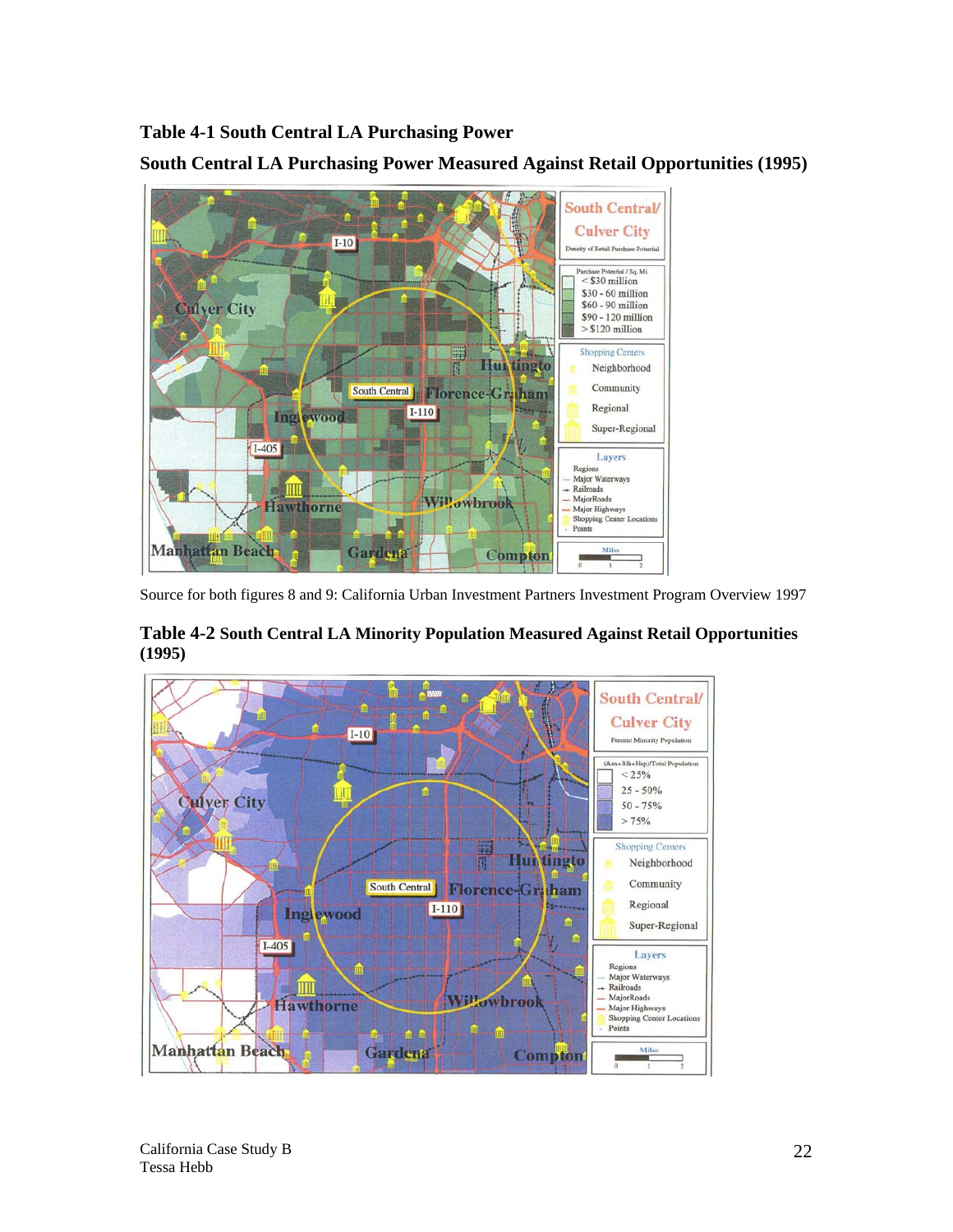Today CUIP has \$1.2 b. of allocated assets from CalPERS, including a \$450 m. credit enhancement allocation. CUIP accounts for 35% of CalPERS' total commitments to CURE. It uses a significant amount of leverage in its deal making. In total CUIP investments are 73% leveraged. It has eighteen properties under development, and three exited deals (see Table 4 below). Approximately 16% of CUIP's total housing units are affordable housing. It is estimated that 5,810 construction jobs resulted from CUIP's investments and 3,505 permanent jobs.

#### **Table 4-3 Ancillary Benefits of CUIP Investments**

**California Urban<br>Investment Ractners** 

| Property                                     | <b>Investment</b><br>Date | Location            | Minority<br>Composition<br>(3-Mile Ring) | Property<br>Type | Commercial<br>Sq. Ft. | Total<br>Housing<br><b>Units</b> | Affordable<br>Housing<br>Units | <b>Property Status</b>    | Estimated<br>Construction<br>Jobs | Est. Direct<br>Permanent<br>Jobs | CalPERS<br>Capital<br>Invested | Total<br>Project<br>Cost/Value |
|----------------------------------------------|---------------------------|---------------------|------------------------------------------|------------------|-----------------------|----------------------------------|--------------------------------|---------------------------|-----------------------------------|----------------------------------|--------------------------------|--------------------------------|
| 1100 Wilshire                                | 7/04                      | Los Angeles, CA     | 90%                                      | Multifamily      | 12,500                | 274                              | 46 **                          | Under Renovation          | 270                               | 45                               | \$27                           | \$118                          |
| 3800 Wilshire                                | 1/05                      | Los Angeles, CA     | 86%                                      | Multifamily      | 22 900                | 260                              | $\circ$                        | Under Renovation          | 290                               | 65                               | \$27                           | \$121                          |
| Bay Street Residential                       | 10/02                     | Emerwile, CA        | 64%                                      | Multifamily      | o                     | 379                              | 57                             | Under Construction        | 395                               | 10                               | \$28                           | \$135                          |
| <b>Bay Street Retail</b>                     | 11/01                     | Emerwile, CA        | 64%                                      | Retail           | 365,400               | $\circ$                          | $\circ$                        | Developed & Sold (10/04)  | 350                               | 850                              | \$45                           | \$132                          |
| Candlestick Cove                             | 201                       | San Francisco, CA   | 77%                                      | Multifamily      | 0                     | 420                              | 42                             | Predevelopment            | 435                               | 5                                | \$37                           | \$170                          |
| Concert Park Lofts                           | 11/04                     | Los Angeles, CA     | 52%                                      | Multifamily      | 10,000                | 116                              | 52                             | <b>Under Construction</b> | 130                               | 30                               | \$5                            | \$44                           |
| Confidential Investment                      | 10/04                     | New York, NY        | 48%                                      | Mixed-Use        | 77,500                | 293                              | $30 -$                         | Predevelopment            | 375                               | 205                              | \$34                           | \$1,132                        |
| The Crossing Phase II                        | 3/05                      | San Bruno, CA       | 65%                                      | Multifamily      | $\circ$               | 185                              | 37                             | Predevelopment            | 190                               | 5                                | \$15                           | \$50                           |
| Dogtown Station                              | 12/04                     | Venice, CA          | 43%                                      | Multifamily      | 0                     | 39                               | $4 +$                          | Under Construction        | 40                                | 5                                | \$7                            | \$27                           |
| Hollywest Promenade                          | 12/99                     | Los Angeles, CA     | 74%                                      | Mixed-Use        | 120,500               | 100                              | 100                            | Developed & Sold (10/03)  | 220                               | 320                              | \$43                           | \$46                           |
| Ladera Center                                | 8/97                      | Los Angeles, CA     | 81%                                      | Retail           | 185,800               | 0                                | 0                              | Stabilized                | n/a                               | 240                              | \$22                           | \$50                           |
| Margarita Plaza                              | 2/97                      | Huntington Park, CA | 95%                                      | Retail           | 76,700                | $\circ$                          | $\circ$                        | Acquired & Sold (7/02)    | n/a                               | 195                              | \$9                            | \$11                           |
| Meridian Apartments                          | 12/02                     | San Bruno, CA       | 65%                                      | Multifamily      | 0                     | 300                              | 60                             | Leasing Up                | 120                               | 10                               | \$25                           | \$69                           |
| Metropolitan Lofts                           | 12/02                     | Los Angeles, CA     | 91%                                      | Multitamily      | 10,800                | 264                              | 53                             | Under Construction        | 290                               | 40                               | \$61                           | \$59                           |
| North Lake Lofts                             | 10/04                     | Pasadena, CA        | 63%                                      | Multifamily      | 17.200                | 111                              | o                              | Predevelopment            | 130                               | 75                               | \$6                            | \$54                           |
| Second & Central                             | 12/03                     | Los Angeles, CA     | 93%                                      | Multifamily      | 12,500                | 128                              | 26                             | Under Construction        | 145                               | 45                               | \$8                            | \$33                           |
| Time Warner Center                           | 1/03                      | New York, NY        | 49%                                      | Retail/Garage    | 338.000               | o                                | o                              | Stabilized                | 285                               | 30                               | \$10                           | \$495                          |
| Tribeca Green                                | 12/03                     | New York, NY        | 54%                                      | Multifamily      | 5.500                 | 274                              | 14                             | Under Construction        | 525                               | 845                              | \$27                           | \$110                          |
| Unannounced Investment A                     | 11/04                     | New York, NY        | 45%                                      | Mixed-Use        | 106,000               | 855                              | 99                             | Predevelopment            | 980                               | 280                              | \$103                          | \$450                          |
| Unannounced Investment B                     | 1/05                      | Los Angeles, CA     | 47%                                      | Multitamily      | 40.000                | 83                               | $\circ$                        | Predevelopment            | 125                               | 105                              | \$55                           | \$271                          |
| Wilshire Vermont Station                     | 8/04                      | Los Angeles, CA     | 90%                                      | Mixed-Use        | 35,000                | 449                              | 90                             | Under Construction        | 515                               | 100                              | \$50                           | \$104                          |
| Total CUIP Current/Sold Assets as of 3/31/05 |                           |                     |                                          |                  | 1,437.300             | 4,530                            | 710                            |                           | 5.810                             | 3.505                            | \$645                          | \$3,681                        |

# **Ancillary Benefits of CUIP Investments**

Apprensed veiwe or steamzed pro.<br>Off-site effordable housing units

 $3/28/05$ 

Source: California Urban Investment Partners Report March 28<sup>th</sup> 2005

\$ in Millions

For a program targeting California's under invested urban markets, CUIP's portfolio is broadly diversified. Four of CUIPs development projects are in New York (27% of CalPERS' CUIP investments to date and 8% of the total CURE portfolio). One of those

 $\overline{a}$ 

<sup>&</sup>lt;sup>6</sup> Exited deals include Margarita Plaza, Hollywest Promenade and Bay Street, Emeryville. Two of the three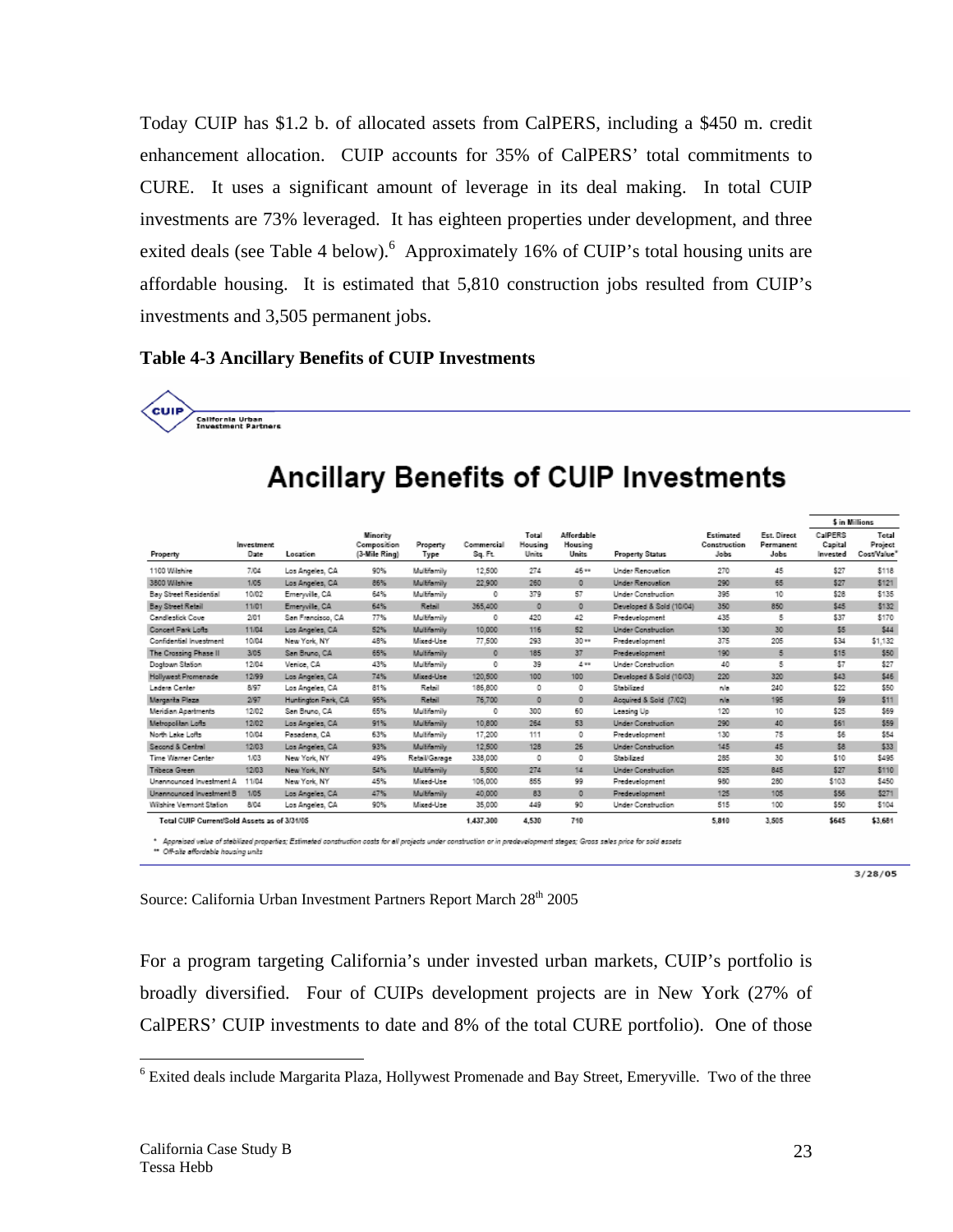four is the Time Warner Center at Columbus Circle, one of Manhattan's hottest new properties. This targeted investment in a US top tier city is similar to the New York City Employees Retirement System's (NYCERS) decision to invest in New York's signature real estate market with developer Tishman/Speyer including its recent purchase of the MetLife Building (Hagerman, 2005). While it certainly generates returns while adding to the building stock of urban America, it is questionable as to whether such investment represents an underserved capital market opportunity.

The Time Warner Center stands in contrast to CUIPs current engagement in the inner city of Oakland CA. Here CUIP is part of a redevelop mixed-use, coliseum project to be built around one of Oakland's inner city BART stations. Victor MacFarlane and his team are working with a local non-profit group, the Oakland Economic Development Corporation to ensure community needs are met. Challenges include small parcels of land, high crime rates and multiple levels of government involvement.

#### **5 CURE Best Practice Implications**

Much of the best practice in targeted urban revitalization real estate investment follows the same pattern as best practice found in targeted private equity investment.

First and foremost, pension funds are not risk takers or market makers. They do not take the excessive risk required to develop either severely environmentally contaminated sites or blighted inner city areas where no initial investment has yet taken place. These areas still require a mix of government involvement, non-profit organizations, and entrepreneurial real estate developers prepared to assume such high levels of risk. But these players need to know that once urban revitalization begins, pension funds such as CalPERS will move into the market with sufficient capital investment to take such areas to the next level of development.

exited deals had disappointing returns of -3.3% and 6.2%. The third exited development gained a return of 19.3%.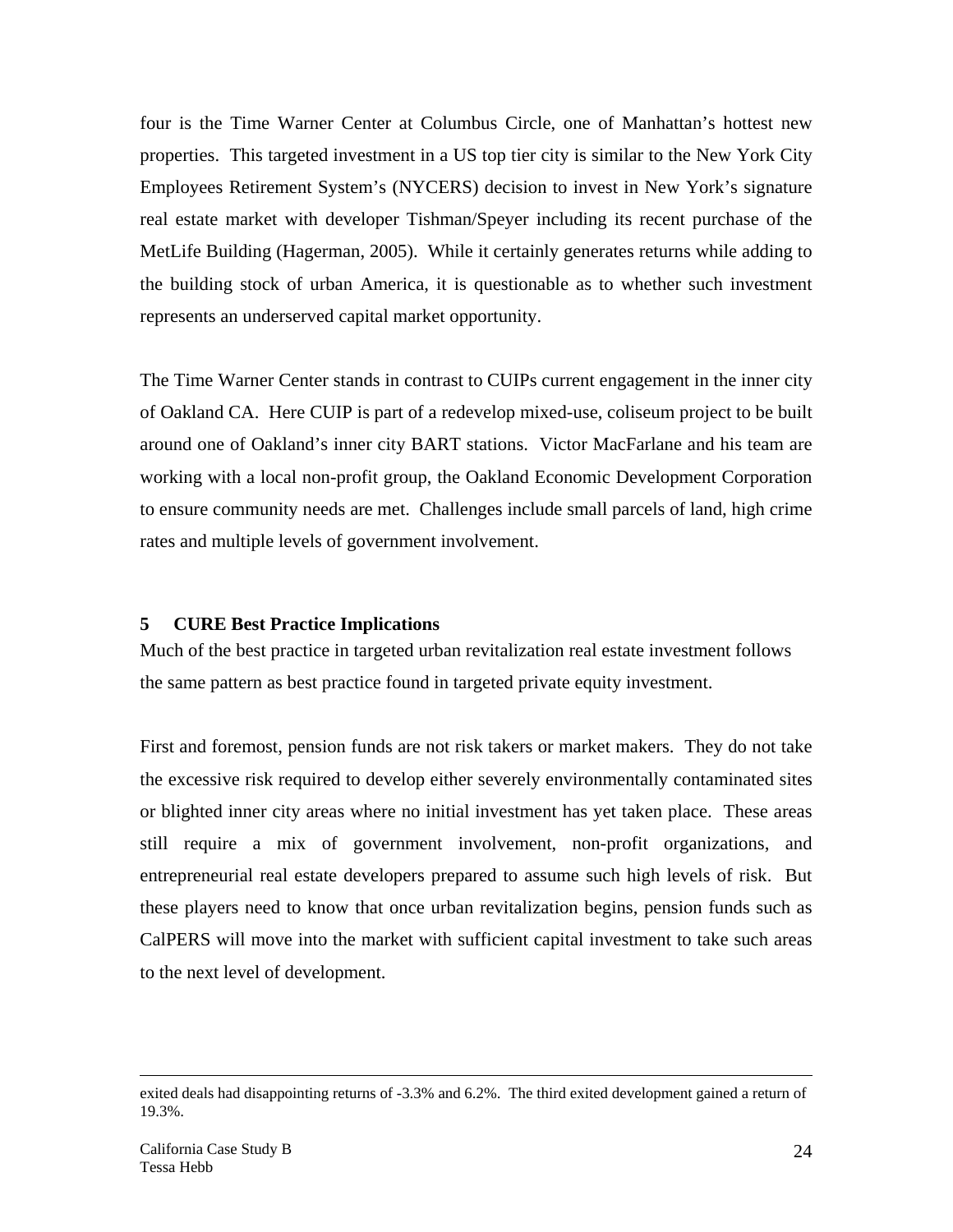Secondly, success in real estate is measured in risk adjusted rates of return first and collateral benefit second. With internal rates of return since inception of CalPERS' CURE program of 22.2% (Dec 31, 2004), such targeted investing has a compelling track record.

Early investment in targeted urban real estate with its location advantages, has allowed CalPERS and other pension funds to gain out-performance on these portfolios. It can be argued that boards of trustees with broad constituencies of their own are sensitive to demographic shifts that allow the pension fund an early mover advantage in rapidly shifting markets.

Best practice in targeted real estate investment uses broad geographic rather than social targeting. It is assumed that positive social impacts are a natural extension of revitalized urban environments that include affordable housing projects and quality retail opportunities. Such investment generates employment both during and post construction. Social goals are best achieved by partnering with a local non-profit organization whose purpose is to achieve social outcomes, rather than the pension fund or real estate vehicle becoming directly engaged in the delivery of social outcomes.

The role of the board of trustees is to be sensitive to shifts in the market and set broad policy direction, while maintaining asset allocation and diversification policies as part of the fiduciary duty of the plan. To avoid charges of political interference, boards should not drive the deals, but rather target the end goal.

Most pension fund targeted real estate is undertaken in limited partnership with external real estate developers acting as the general partner. External real estate developers are expected to invest a significant amount of their own capital in the deal, and are often expected to have considerable assets under development. Track records and relationships are key, and as always, top-quartile performers are in demand.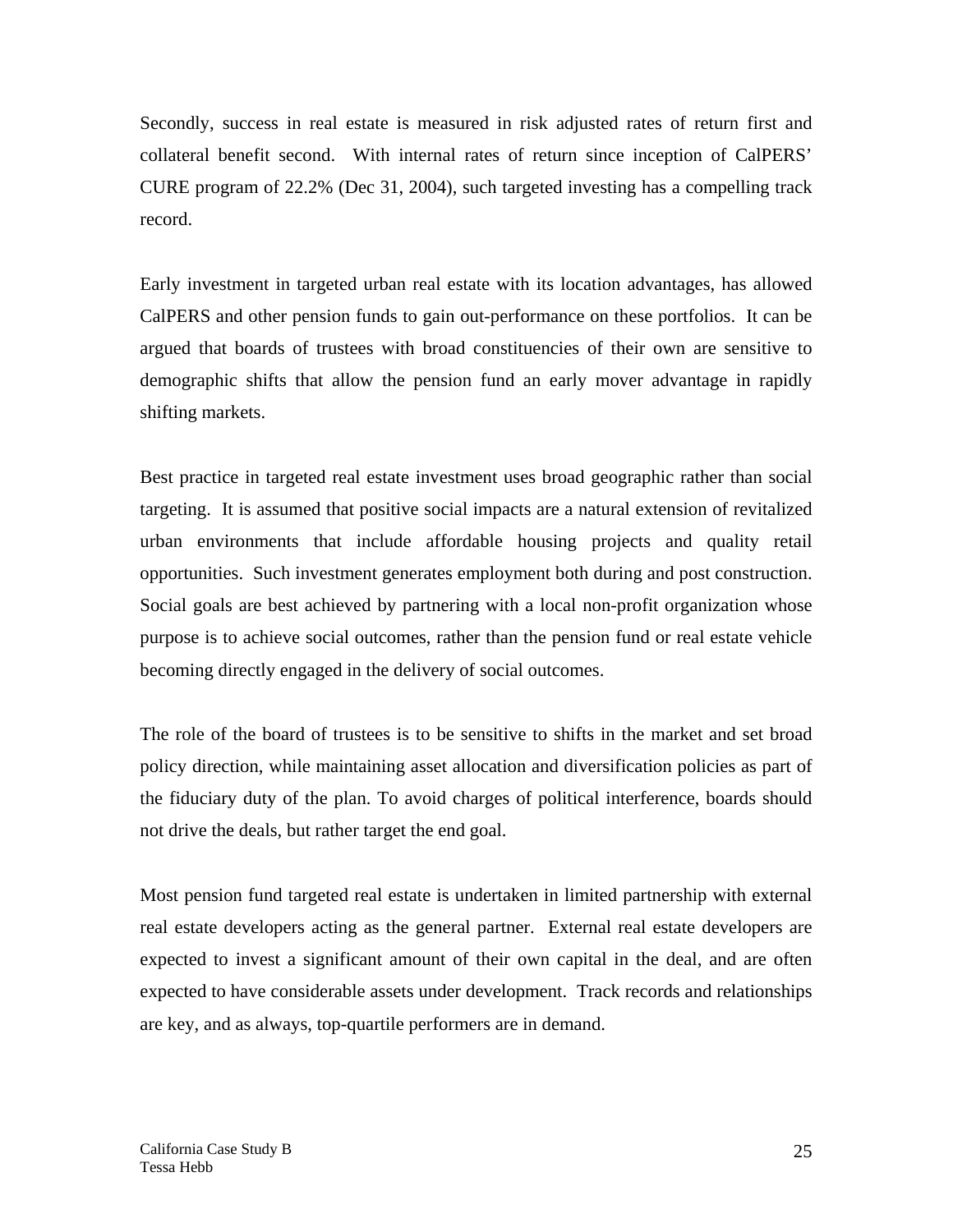Many pension funds have adopted a Responsible Contractors policy that stipulates the fair working conditions of firms they invest in. This is particularly important in real estate development where 'responsible contractors' are strongly associated with the quality of construction.

Best practice for smaller funds and new entrants to targeted real estate investing includes geographic diversification through reciprocal targeting. This allows pension funds to invest a sum of money in a diversified portfolio with the understanding that the same amount of money will be invested from the broad portfolio, within their geographical area. The Housing Investment Trust (HIT) and Building Investment Trust (BIT) of the AFL-CIO provide this type of real estate investment for many pension funds. While not specifically part of the CURE program, CalPERS' Core portfolio currently invests \$112 m. in the Building Investment Trust with reciprocal geographic targeting.

#### **6 Conclusion**

CalPERS' targets considerable investment in the State of California. Currently 11% of its \$192 b. portfolio has an in-state focus. Of that target, roughly \$6 b. is invested in California real estate. The California Urban Real Estate Program (CURE) with current investments of \$1.2 b. and allocations of \$3.4 b., is aimed at investment in California's metropolitan areas. The CURE program also provides significant investment capital in California's underserved capital markets with a direct impact on urban revitalization. Investments include low and moderate income housing, mixed-use retail, urban infill, community redevelopment and rehabilitation of core properties.

CalPERS' investment has resulted in revitalized communities, more affordable housing, quality retail opportunities, and good jobs. It has also resulted in strong financial returns for its investors. The CURE program has a long track record. Since its 1997 inception it has generated an internal rate of return (IRR) of 22.2%. Such returns are well above external real estate benchmarks and point to the success of this program. Given that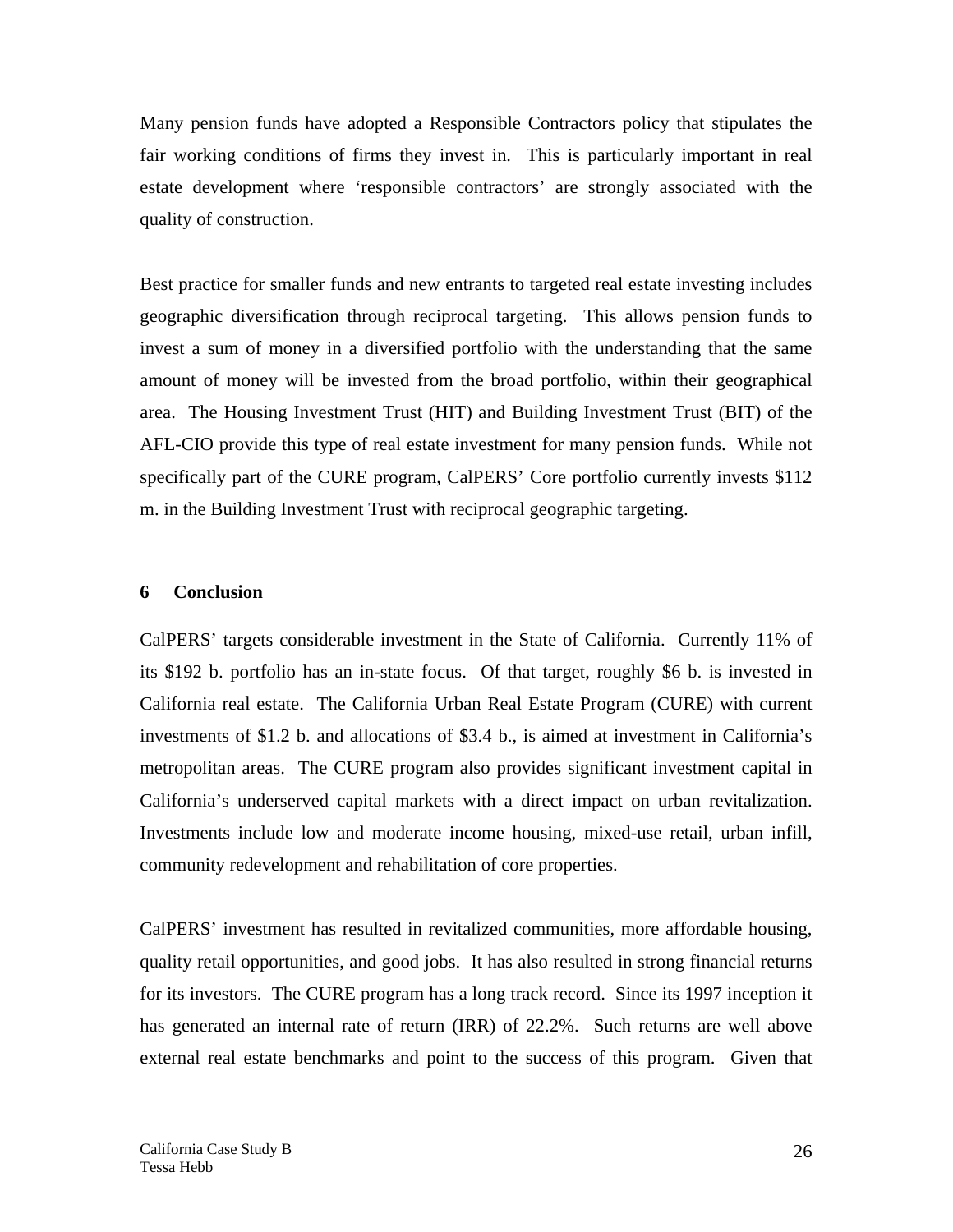success in pension fund investment in urban revitalization is measured in terms of risk adjusted rates of return, the California Urban Real Estate Program is a success.

But while the CURE portfolio outperforms the standard NCREIF benchmark and the Non-Core portfolio as a whole, currently there are no standard benchmarks specifically for targeted urban real estate investment. Pension Consulting Alliance is in the process of developing just such a benchmark against which to measure CURE's portfolio performance as a whole and the performance of individual firms in the program.

It could be argued that the sensitivity of CalPERS Board to the changing demographics of California provided it with an early mover advantage in the urban real estate market of the state. Both increases in population and renewed desire to live in 24/7 cities have made California's large metropolitan areas attractive to investors and developers alike.<sup>7</sup> It could also be argued that the 'easy deals' have now been done and that much harder urban revitalization projects remain. However, urban revitalization issues such as brownfield redevelopment with its potential environmental contamination are increasingly easier for developers to deal with and the risks associated with these types of projects are on the decline.

It must be noted that there is no hard and fast definition of what constitutes urban revitalization as it is applied to targeted pension fund investment. For some, it means any investment that is targeted to an urban area. For others, the community must be one with clearly visible underserved capital market requirements. Within this broad definition urban revitalization investment can be directly in urban or inner city businesses through private equity, in the urban building and housing stock through real estate, in mortgages and other fixed income products, or in providing services to communities through infrastructure investment.

Nor are there standard measurements for the collateral benefits that such investment brings to communities. It is assumed that any targeted investment will generate positive

1

 $724/7$  cities describe urban areas where people live, work and play.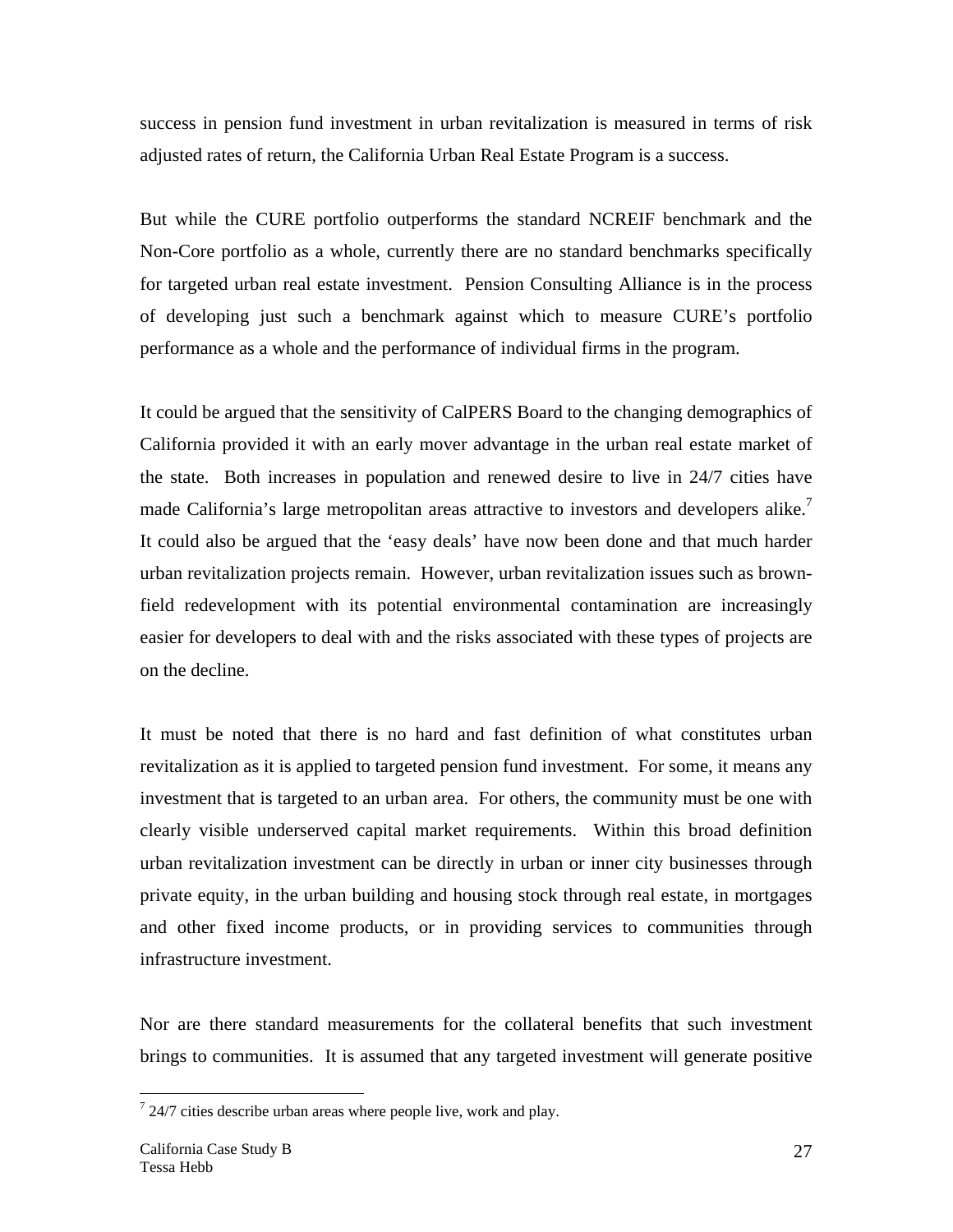collateral impacts for communities, and CalPERS does not take responsibility for the social impacts that may result from its investment. However we find that to be successful in urban revitalization, developers must be sensitive to community needs. Most often these developers partner with local non-profit organizations that have deep local knowledge, trust, and specific expertise in attaining social goals. Rather than the simply engaging in a gentrification process that displaces current residents, this type of investment approach is key for generating lasting collateral benefits for existing communities.

CalPERS targets underserved capital markets in both its real estate and its private equity portfolio. While it is too early to judge the success of its private equity 'California Initiative', we find with its longer track record, the California Urban Real Estate program to be a model of successful best practice in pension fund investment in urban revitalization. We encourage other public sector pension funds to look at these investment opportunities in their own communities.